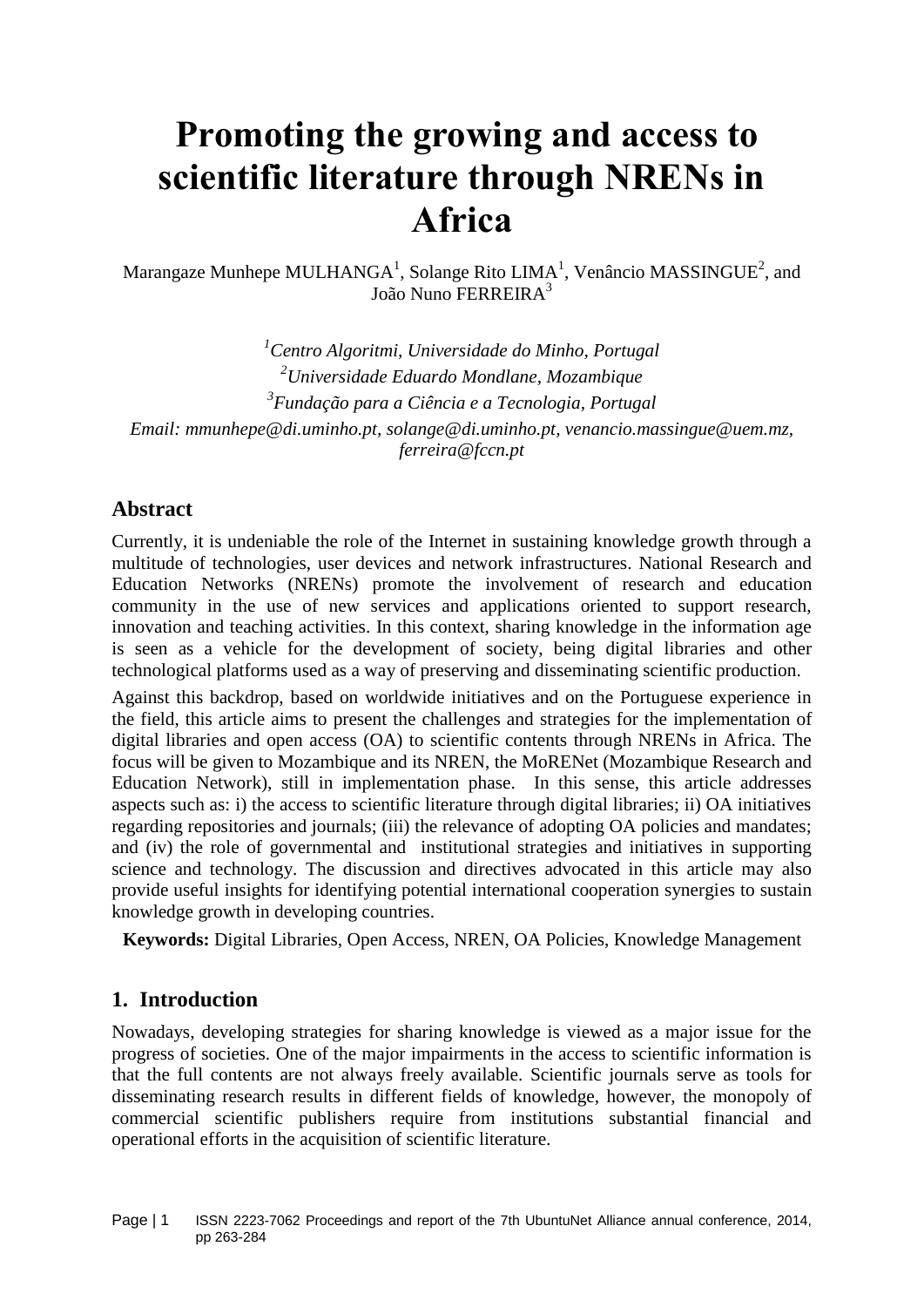Thus, in developing countries, due to economic restrictions, the access to scientific publications depends largely on the support of some international bodies providing the access, production and use of research information and knowledge in some countries. Even in these cases, not all institutions have digital libraries and, in many cases, network connectivity is still in deficit.

For developed countries, the process of acquisition or subscription of scientific literature is carried out in various ways depending on each country initiatives. In this context, Portugal is viewed as a case of success due to the creation in 2004 of the "*Biblioteca do Conhecimento Online – B-on*", the Online Knowledge Library, whose mission is to ensure the access to a vast number of scientific publications and electronic services to the national academic community. The B-on is supported by FCT (*Fundação para a Ciência e a Tecnologia*), the managing body of the Portuguese National Research and Education Network (NREN), responsible for providing high-speed connectivity and advanced services to academic institutions and research centers.

Another way to access and divulge knowledge, especially advantageous, is through open access (OA) repositories. Developing OA repositories enables the visibility, accessibility and dissemination of the scientific production of a country. The US government, through the Office of Science and Technology Policy, and the European Council recognized the importance of OA to academic and scientific community, and released guidelines sustaining that the results of publicly funded research projects should be available through an open and unrestricted access.

The national scientific OA repository in Portugal, *Repositório Científico de Acesso Aberto de Portugal –* RCAAP, is another service provided by the Portuguese NREN. It was created especially for institutions without an OA platform, which may take advantage of RCCAP to have its own repository hosted in a cloud environment. The aggregation of repositories of institutions connected to FCT into this multi-institutional repository allows to centralize the national scientific production.

In the African context, there are still many challenges to implement digital libraries and OA, both regarding the access to scientific contents and network connectivity. The high cost of broadband access and the lack of a national and international network infrastructure based on fiber-optic are limiting factors. Despite the inherent difficulties for deploying NRENs in Africa, several initiatives have been promoted, being UbuntuNet Alliance one of the most important. Interconnecting African NRENs and sub-Saharan Africa in an international highcapacity network through GEANT is the main goal of this alliance. Achieving this goal through AfricaConnect project will enable the African research and education community to collaborate and participate effectively on NRENs mission at global level. International organizations and collaborations supporting and promoting the access and sharing of scientific publications also play a relevant role in fostering knowledge in developing countries.

In Mozambique there are several ongoing initiatives and projects for developing research and education, namely the initiatives of Eduardo Mondlane University (UEM) in the OA field and the project Mozambique Research and Education Network (MoRENet) within the Ministry of Science and Technology.

Taking into account these multiple perspectives, in particular the Portuguese experience and the Mozambican context, this paper focuses on the implementation of digital libraries and OA supported by NRENs in Africa, which is viewed as a vehicle for promoting the growth and access to scientific literature. Therefore, this paper covers aspects such as the access to scientific literature through digital libraries, OA repositories and journals (namely SABER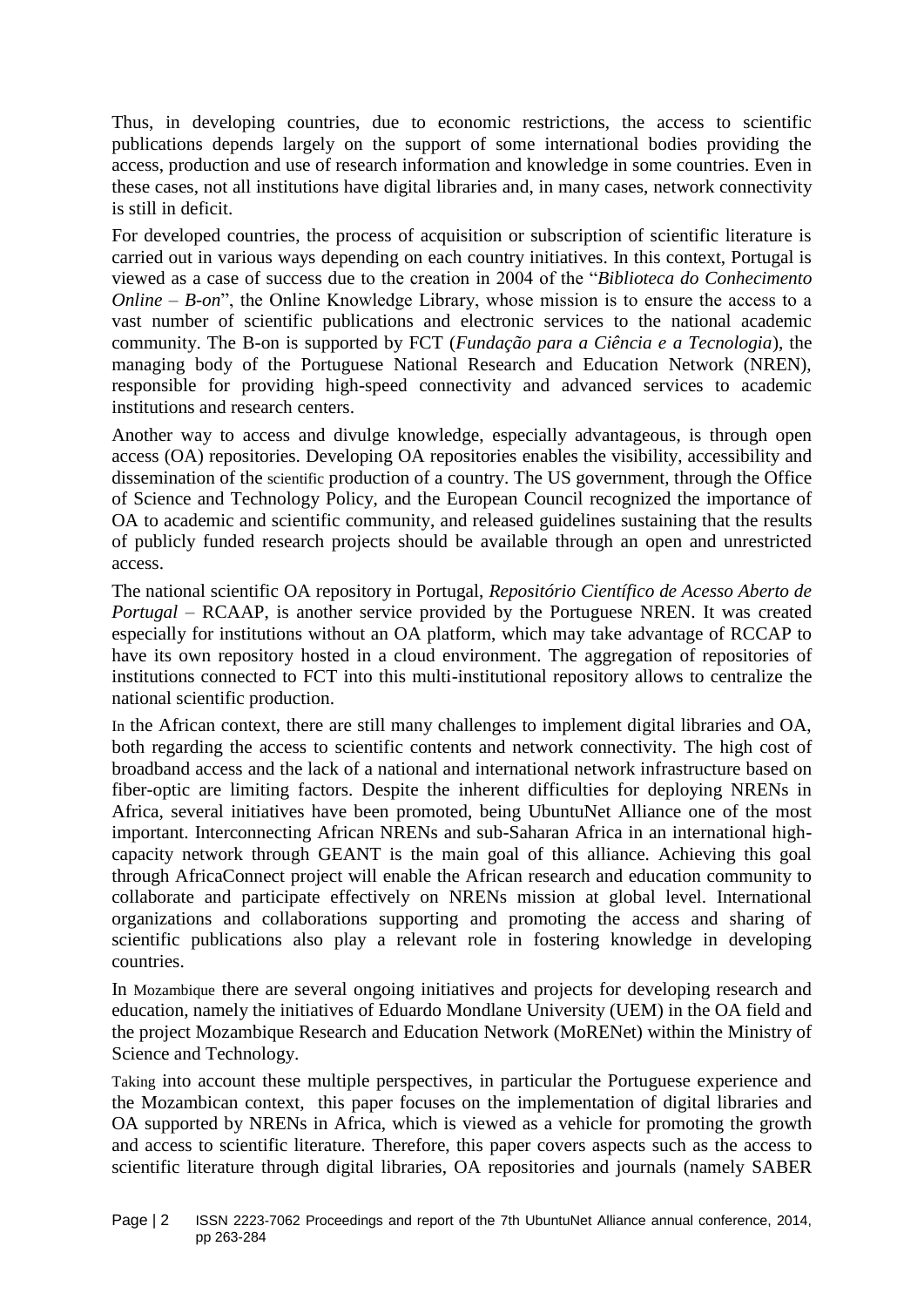and RC-UEM), OA policies and mandates, and the relevance of governmental and institutional OA initiatives. The present discussion also provides a global view of the challenges and strategies to foster knowledge growth through NRENs in Africa.

This paper is organized as follows: Section 2 is devoted to discuss issues related to unrestricted access to scientific literature, including OA policies and mandates; Section 3 presents the experience of the Portuguese NREN in providing access to information to the scientific and academic community; Section4discusses the African context regarding the access to scientific information, considering repositories, journals and OA policies. Section 5 covers the current situation in Mozambique, the challenges and barriers in accessing information in this country. Finally, the conclusions of this work are drawn in Section 6.

# **2. Unrestricted Access to Scientific Literature**

The unrestricted access to academic and scientific literature is currently under serious debate. The commercialization of scientific journals by commercial publishers is one of the most vivid examples. As it is known, scientific journals play a key role in disseminating research results. Despite its importance, libraries of higher education and research institutions face a huge challenge in the acquisition of scientific publications for its community as consequence of the monopoly of the commercial scientific publishers. In many situations, the results from research produced in these institutions are submitted freely to commercial journals and the institutions end up being forced to buy the same publications afterwards. This is one of the factors that gave rise to the OA movement (Willinsky, 2005).

OA is intended to provide access to scientific and academic literature free of restrictions, supported by information and communication technologies, which allow accessing data via the Internet. Repositories are the most used platforms in the implementation of OA, by allowing the storage of documents in an electronic format.

## **2.1 OA Initiatives and Repositories**

Scientific OA repositories have been under debate in recent years, being one of the first international initiatives in this context promoted in 2001 by the Open Society Institute (OSI) in Budapest. This event gave rise to one of the most important documents and initiatives spearheaded by the OA movement called Budapest Open Access Initiative (BOAI), where the strategies of submission and promotion were defined considering journals and self-archiving publications in OA repositories (BOAI, 2001). In this field, BOAI defined two pathways to OA described as: (i) *Green OA* - where the authors through self-archiving must deposit their publications in a thematic or institutional repository; (ii) *Gold OA* – which refers to publication in OA scientific journals with peer review.

To support OA implementation and its evolution, national initiatives and international projects have resulted in an increased number of repositories of various types, such as institutional, governmental, multi-institutional, and disciplinary. As presented in [Figure](#page-3-0) 1: [Repositories in the world](#page-3-0) there are currently about 2727 repositories worldwide, being the European continent the leader with 45.5%, followed by North America with 19.8% and Asia with 18.4% of repositories (OpenDOAR, 2014).

The initiative led by the Open Archives Initiative (OAI) in 1999, allowed to answer the needs of interoperability between repositories and research of scientific publications in various areas, through the creation of a protocol for *collecting metadata records*in repositories, the OAI Protocol for Metadata Harvesting (OAI-PMH) (openarchives, 1999).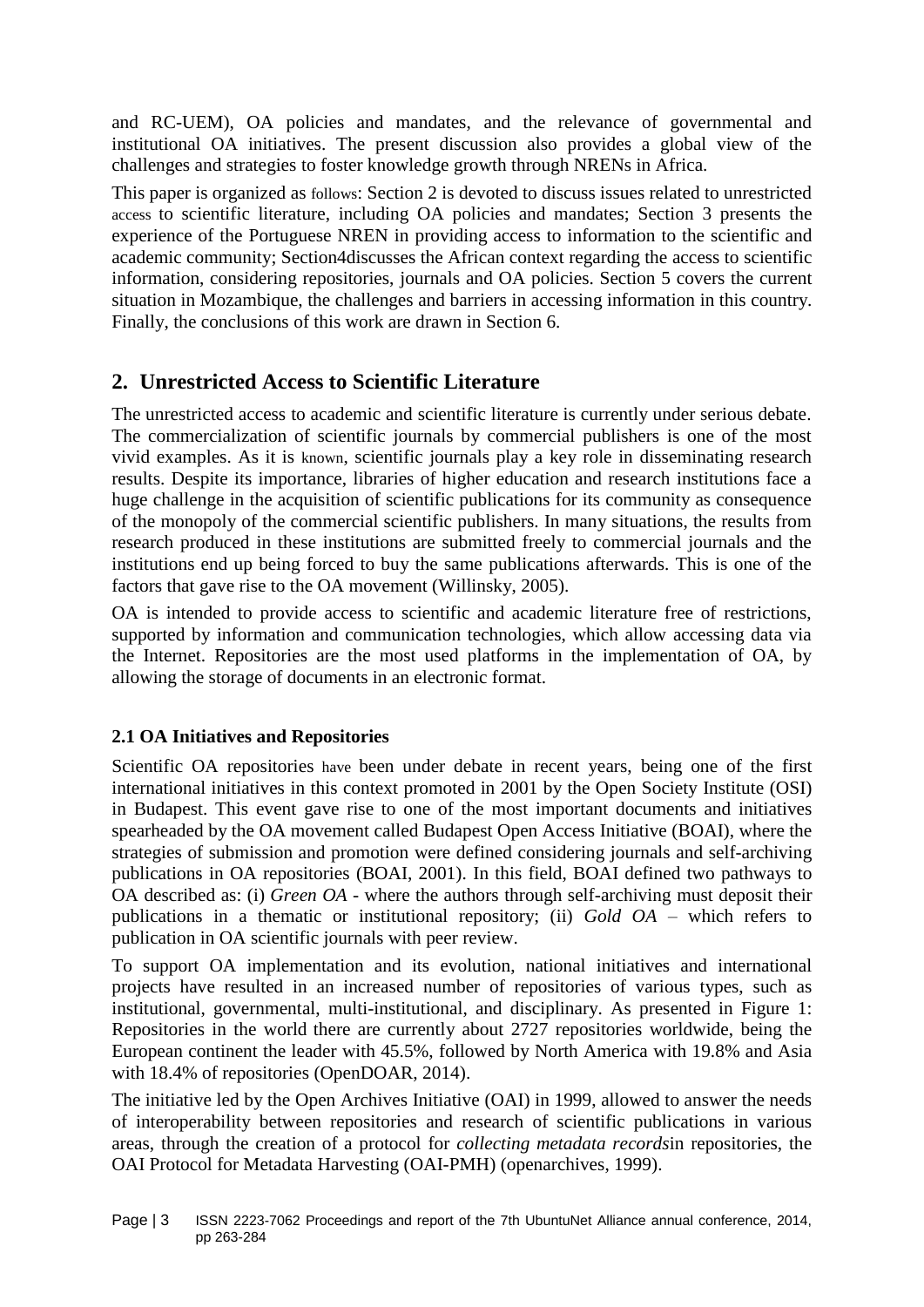In this context, OA represents a joint effort bringing the following benefits to researchers:

- to increase visibility and use of research results;
- to increase the balance in accessing information(everyone has access: researchers, teachers, students, institutions);
- to increase visibility to authors, and valuation of intellectual property;
- to increase the return on research investment;
- to improve the production of new knowledge, promoting the use and transformation of already existent knowledge;
- to foster interdisciplinary research.



Figure 1: Repositories in the world

<span id="page-3-0"></span>Regarding the software used for the implementation of repositories, there are several tools available in open source, being EPrints and DSpace the most used. Currently, DSpace, which is a more recent software platform, has been the choice for the implementation of most repositories.

#### **2.2 OA Policies and Mandates**

**OA Policies -** To encourage OA, international, national and institutional policies focused on self-archiving have been adopted, which means that authors deposit the results of their work in repositories that are available freely, and without cost.

In 2004, 34 countries of the Organization for Economic Co-operation and Development (OECD) adopted a Declaration on Access to Research Data From Public Funding, recognizing that OA allows to leverage the value coming from public investments in data collection, and that the risk of unauthorized access and use of data for scientific research restrictions can decrease the quality and efficiency of research and scientific innovation (OECD, 2004).

In 2013 the government of the United States of America released a directive from the Office of Science and Technology Policy instructing federal agencies with more than 100 million dollars spent on R&D to develop plans so that the results of publicly funded research be made available in OA, including the data resulting from research (OST, 2013).

At European level, the European Union has assumed the importance of OA to academic and scientific community, and through the European Council (EC) has launched community guidelines and projects, being the Open Access Pilot in FP7 in 2008 one of the most relevant. These guidelines mainly cover the EC funded projects with EU funds, and seek to expand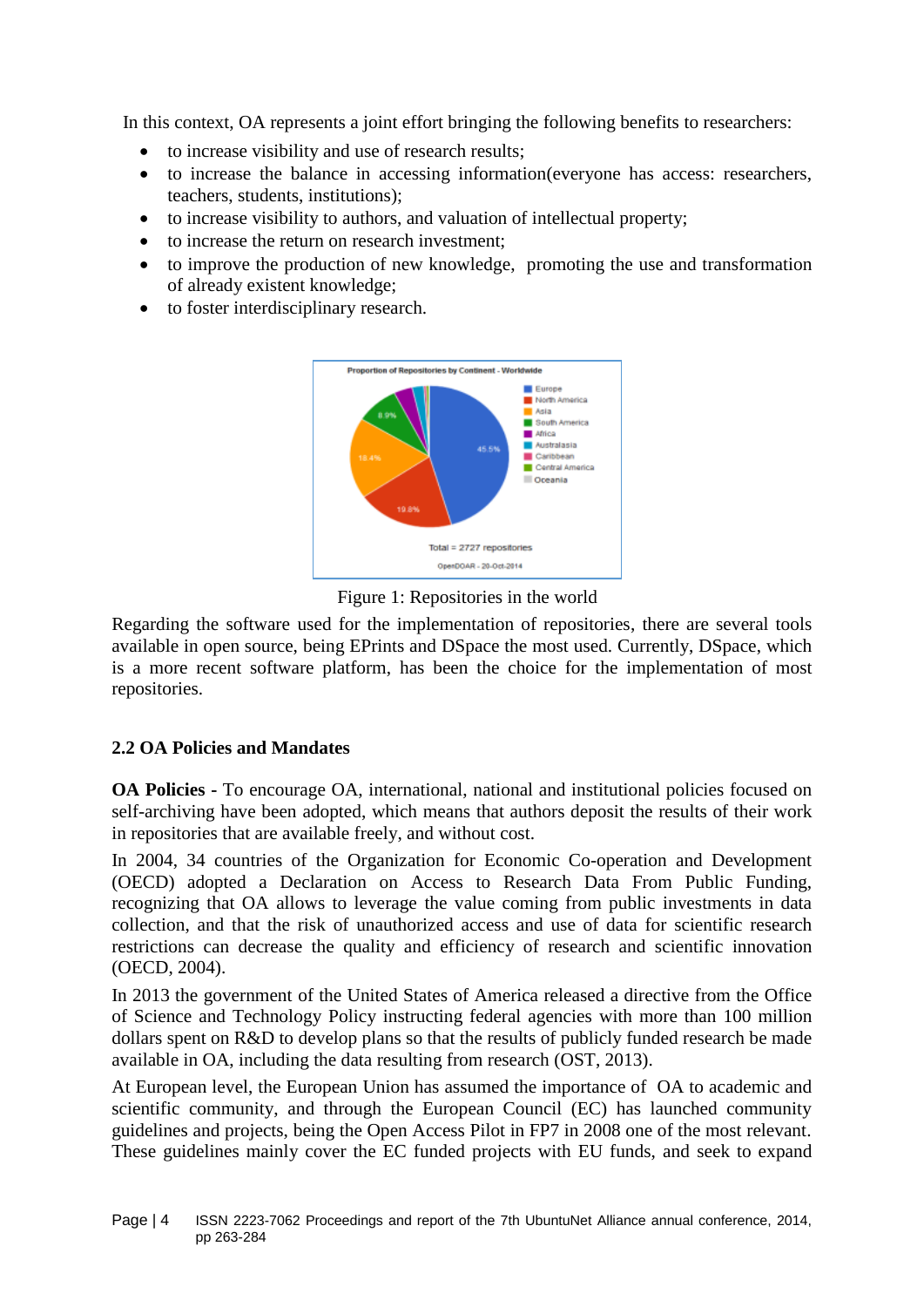approaches to its member countries to improve and maximize the access and reuse of research data, in terms of:

- the deposit of peer-reviewed research articles or final manuscripts resulting from their projects into an online OA repository;
- making their best effort to ensure open access to these articles either within 6 months or 12 months (for publications in social sciences and humanities) after publication. These periods, allows scientific publishers to ensure a profit on their investment (by charging for journal subscription), providing then OA to research articles once the embargo period has lapsed (EC, 2007).

The new guidelines of OA launched under Horizon 2020 (EC, 2013), cover the following key points for researchers:

- *licenses* encourage authors to retain the copyright and to agree with editors on the appropriate use of licenses, such as creative commons;
- *data* data resulting from research, including the associated metadata necessary to confirm the results, must be deposited in a scientific data repository;
- *metadata* free access to bibliographic metadata related to the deposited publication (the terms of the funder, the action's name, the initials and number of the agreement, the publication date, the embargo period and a persistent identifier);
- *costs* eligibility of costs of OA publishing during the project, especially in cases where the researcher has to pay an amount to publishers to have the publication in OA.

[Figure 2](#page-4-0) represents the decision process regarding the results of a research project that involves the dissemination and the protection of intellectual property through patents or other protection strategy. In the dissemination process, publications and data will be made available in free or restricted access. Community directives point out to the sharing and dissemination, and to free access to data and intellectual property.



Figure 2: Open access decision process (EC, 2013)

<span id="page-4-0"></span>To address the challenges presented above, mainly in Europe, and aiming to facilitate the management of science and technology under the OA movement, several countries started with the integration of existing OA systems based on the Current Research Information System (CRIS). CRIS is a concept defining any database or information system dedicated to provide information about research carried out by researchers and organizations as part of a project financed by a funding program (EuroCris, 2014). Under CRIS, for managing science and technology, there is a set of information about science and technology such as: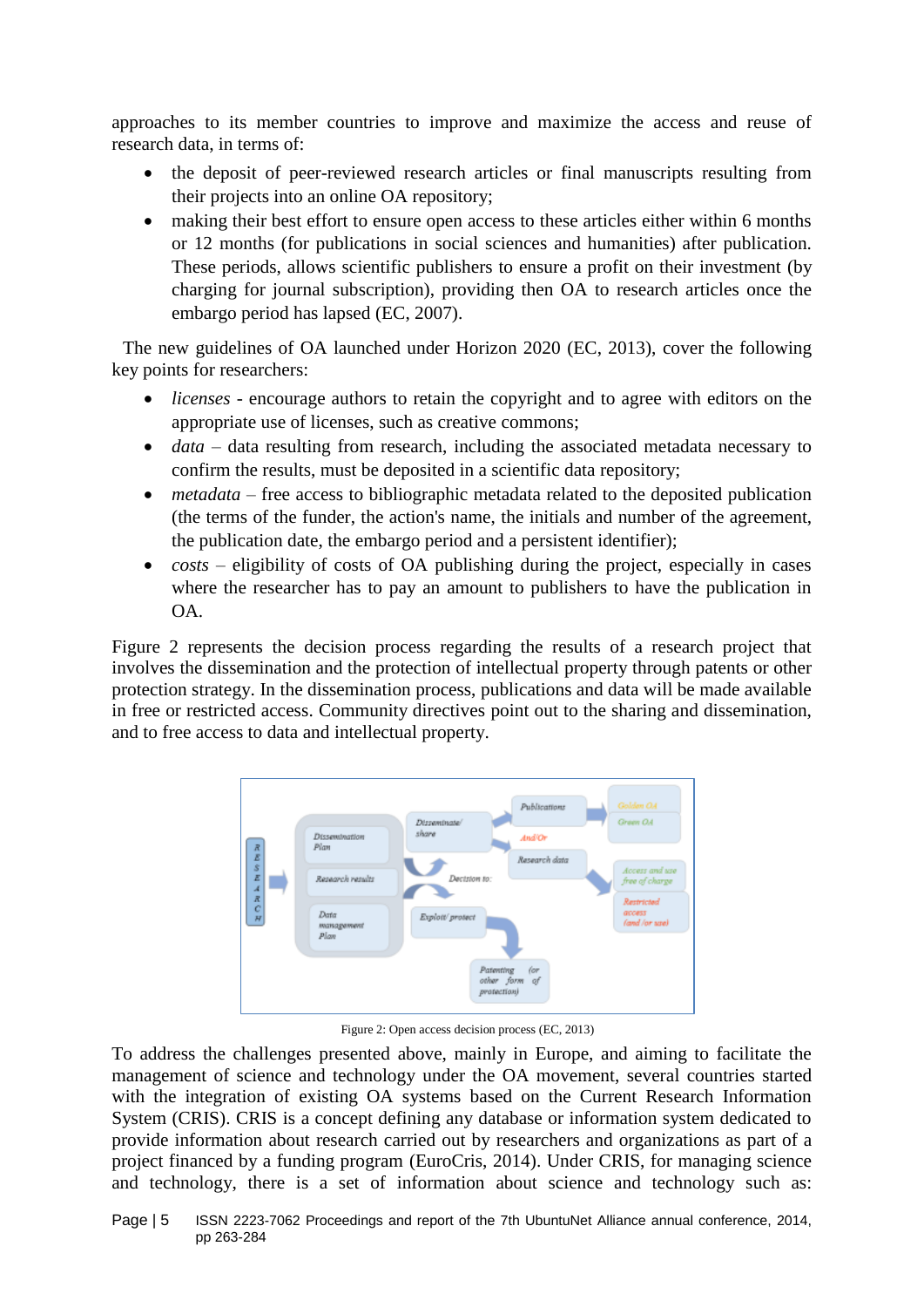researchers, publications, patents, data products, facilities, equipment, services, financing programs, funding organizations, science and technology organizations, etc., and their respective relationships. The implementation of management systems of science and technology allows to answer questions such as "How many PhD students participated in research projects funded by organization X?"

**OA Mandates** - In general, for a country level, OA policies and mandates involve institutions, government and research funding agencies. Institutional policies are related to teachers and researchers who are authors and co-authors of publications and other documents; research centers and departments; authors of theses and dissertations approved by the institutions to promote self-archiving. The focus on dissemination within the academic and scientific community plays a leading role in the evolution of the number of documents deposited in OA repositories (Xia, et al., 2012). Most of the research projects are funded by public entities, government and research funding agencies, and they also want to see the results made available in OA.

The worldwide view of OA policies and mandates presented here is based on the Registry of Open Access Repository Material Archiving Policies (ROARMAP) portal, which gathers information around the world on policies for OA information. From the analyses carried out, it was found that there are a total of 497 mandates related to 49 countries. Considering the items registered on the ROARMAP portal, [Table 1](#page-5-0) shows the distribution of OA mandates by continents, including Institutional Mandates, Sub-Institutional Mandates, Multi-Institutional, funders mandates, thesis mandates, and mandates proposals being defined and/or unspecified (ROARMAP, 2014).

| Asia | $\sim$ $\sim$<br>trica | $u$ rope | 'N.<br>merica<br><u>orth</u> | Ceania         | merica         |
|------|------------------------|----------|------------------------------|----------------|----------------|
| -45  | $\Omega$<br>10         | 302      | $\overline{a}$<br>ຼ<br>. .   | $\sim$<br>$+4$ | $\Omega$<br>3U |

Table 1: OA mandates distribution by continents

# <span id="page-5-0"></span>**3. The Portuguese Experience**

In Portugal, the *Fundação para a Ciência e a Tecnologia* - FCT (through *Fundação para a Computação Científica Nacional* - FCCN unit), the managing body of the Portuguese NREN, is responsible for providing high-speed connectivity and advanced services to academic institutions and research centers. The Portuguese NREN was founded in 1987 and the evolution of its network infrastructure enabled the creation of projects supporting research and education services, especially in the last 10 years, including the access to scientific contents.

With the creation of the "Biblioteca do Conhecimento Online – B-on", in 2004, the digital library, supported by FCT, the national academic and scientific community can access to a large number of scientific publications and electronic services (B-on, 2004).Another service provided by FCT to NREN community is *Repositório Científico de Acesso Aberto de Portugal -* RCAAP, the national OA repository created in 2009, available to increase the visibility, accessibility and dissemination of results from national scientific and academic activity (FCCN, 2013). Both of these services will be addressed in the following sections.

## **3.1 B-on – The Digital Library**

Before the creation of B-on, each Portuguese institution acquired its own scientific contents, being the only contents available to the users of the institution. Attending to this situation, the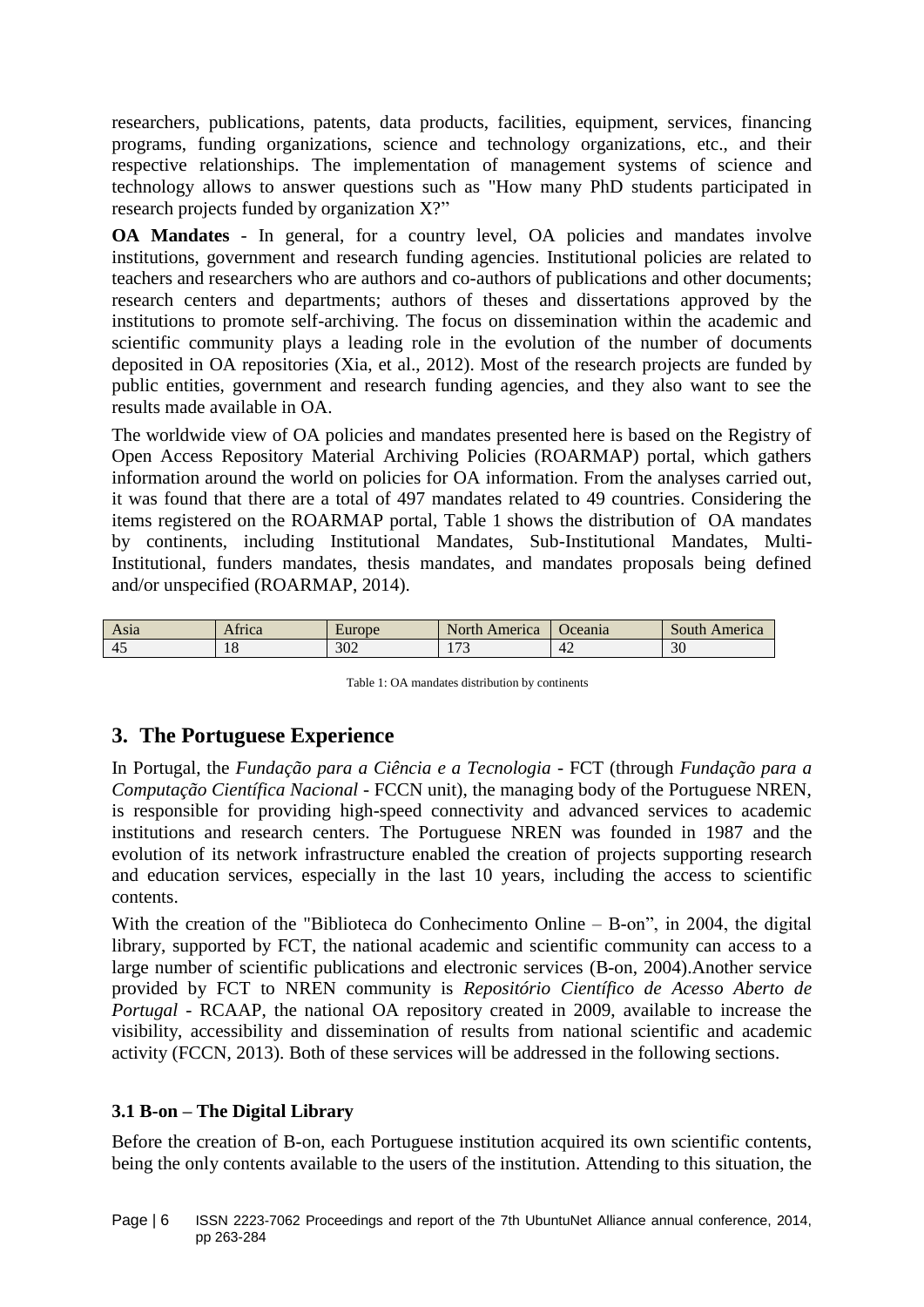Ministry of Science and Technology and High Education (the then Ministry of Science of Technology) decided to centralize the budget for buying scientific publications and mandate the FCCN (currently FCT) to acquire and manage the access to the information. The decision of purchasing access rights through a joint consortium proved to be advantageous as it allowed a stronger ability to negotiate with publishers.

For the fulfillment of B-on mission, several entities have been working together, as represented in [Figure 3](#page-6-0) and discussed below:

- FCT has the responsibility for political, financial and operational management. As a national public funding agency for research in science, technology and innovation, in addition to NREN management, it is responsible for the following aspects:
- political: define, validate and approve policies related to the mission and goals;
- operational: propose and execute operations to be performed under the strategic plan and activities;
- financial: finance the service based on two models, regarding funding and distribution costs, respectively.
- participating associations: primarily related to the digital libraries field, to allow joint collaboration between members and the share of experiences. B-On is associated with the following associations:
	- International Coalition of Library Consortia (ICOLC);
	- Southern European Libraries Link(SELL);
	- Counting Online Usage of Networked Electronic Resources (COUNTER);
	- **International Group of Ex Libris Users** (IGeLU).
- technology and content providers: the choice of content providers (publishers and other suppliers) and technologies (software, servers and other technological features) is based on the identification, selection and contract negotiation with suppliers. This process depends on the assessment of success guarantees by engaging the services provided. B-on, representing adherent higher education and research institutions, tried to rationalize costs through centralized negotiation with publishers and other content providers.



<span id="page-6-0"></span>Page | 7 ISSN 2223-7062 Proceedings and report of the 7th UbuntuNet Alliance annual conference, 2014, pp 263-284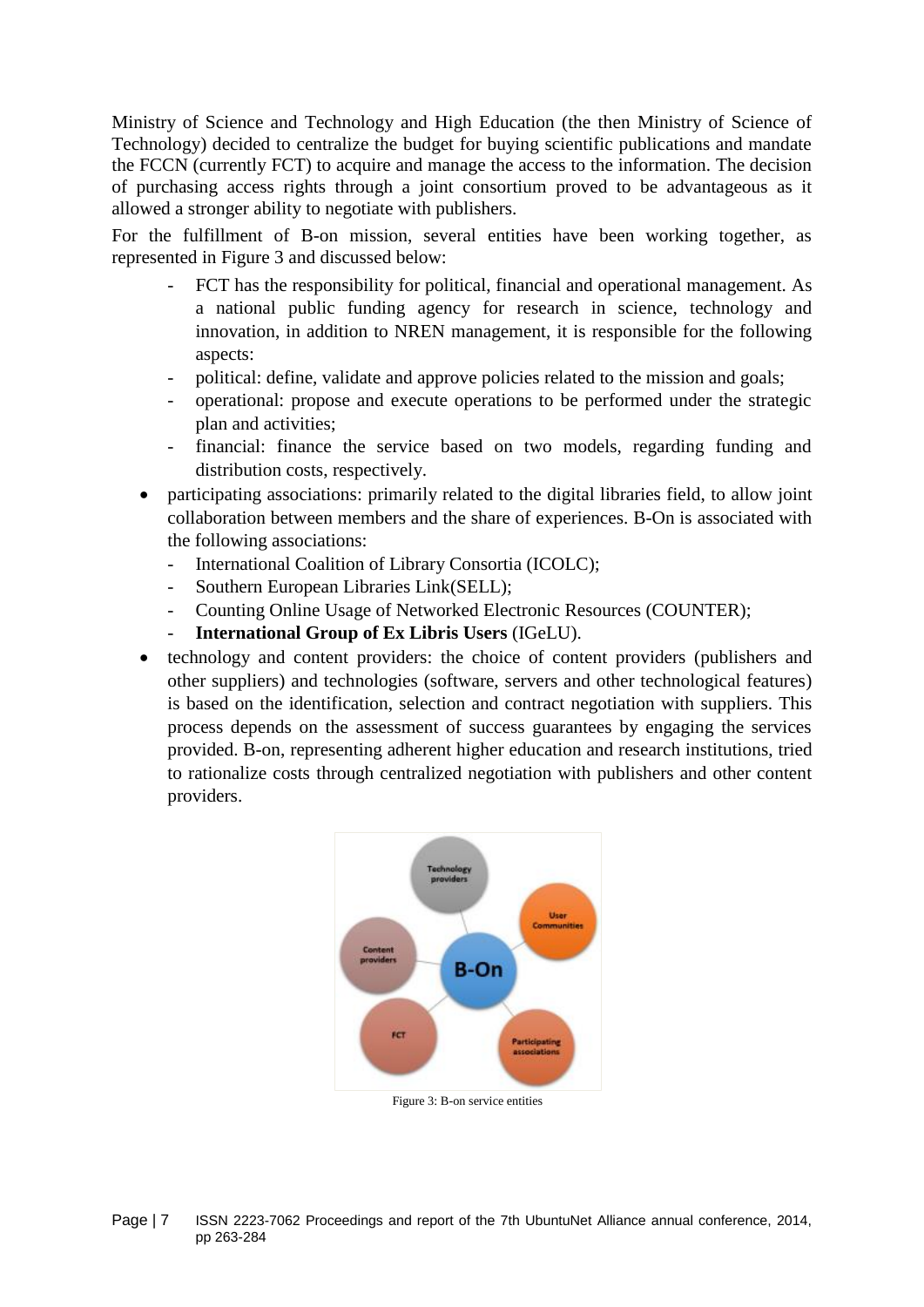**Managing contents** - In April 2004, B-on began its operation providing about3500titlesof six publishers, and in 2005increased its subscription content to approximately12, 500 titles from 15content providers. The services of B-on are based on contents, which undergo a cycle of five processes, as represented in [Figure 4,](#page-7-0) namely: acquisition; access; support, administration, evaluation and monitoring, as described below.

Acquisition: This process is started by the community when there is the need to purchase a particular feature, and it requires the selection and analysis of the requested content. In this case, facing the proposals and suggestions made by the community, B-on makes a first screening to exclude proposals that do not fit in the integration policies. Then, the selected proposals are analyzed to see if they are really indispensable, through questionnaires for further analysis, and according to budget availability. In case of approval of the resource acquisition, this process continues to the negotiation phase with the resource provider.

Access: this aspect is related to the restrictions on accessing contents through the Internet. To the member institutions allowed to access contents, B-on provides Internet access to each content provider so that the institution can register and get authorized. Remote access to information from different places is possible using VPNs, proxies and the new federated service.

Administration: this involves managing all the information so that the processes of acquisition and access are successfully accomplished. This implies having the registration information of each institution (identification and contact), the catalogue of periodicals and the access restrictions depending on the group to which the institution belongs.

Support: this aspect targets solving problems and answering questions related to the access to contents. This process handles registration, diagnosis, triage and resolution, or forwarding to a third party.

Evaluation and monitoring: this process tracks the performance assessment of activities to improve service quality, based on the analysis of quantitative and qualitative indicators, reported issues, service failures, usage statistics, as well as the degree of user satisfaction.



Figure 4: B-on: a cycle of five processes

<span id="page-7-0"></span>**Negotiating Knowledge Acquisition** - From the creation of B-on, FCT provides the publications to the institutions linked to the NREN in two ways, "all-for-all" and "some-forsome", as described below: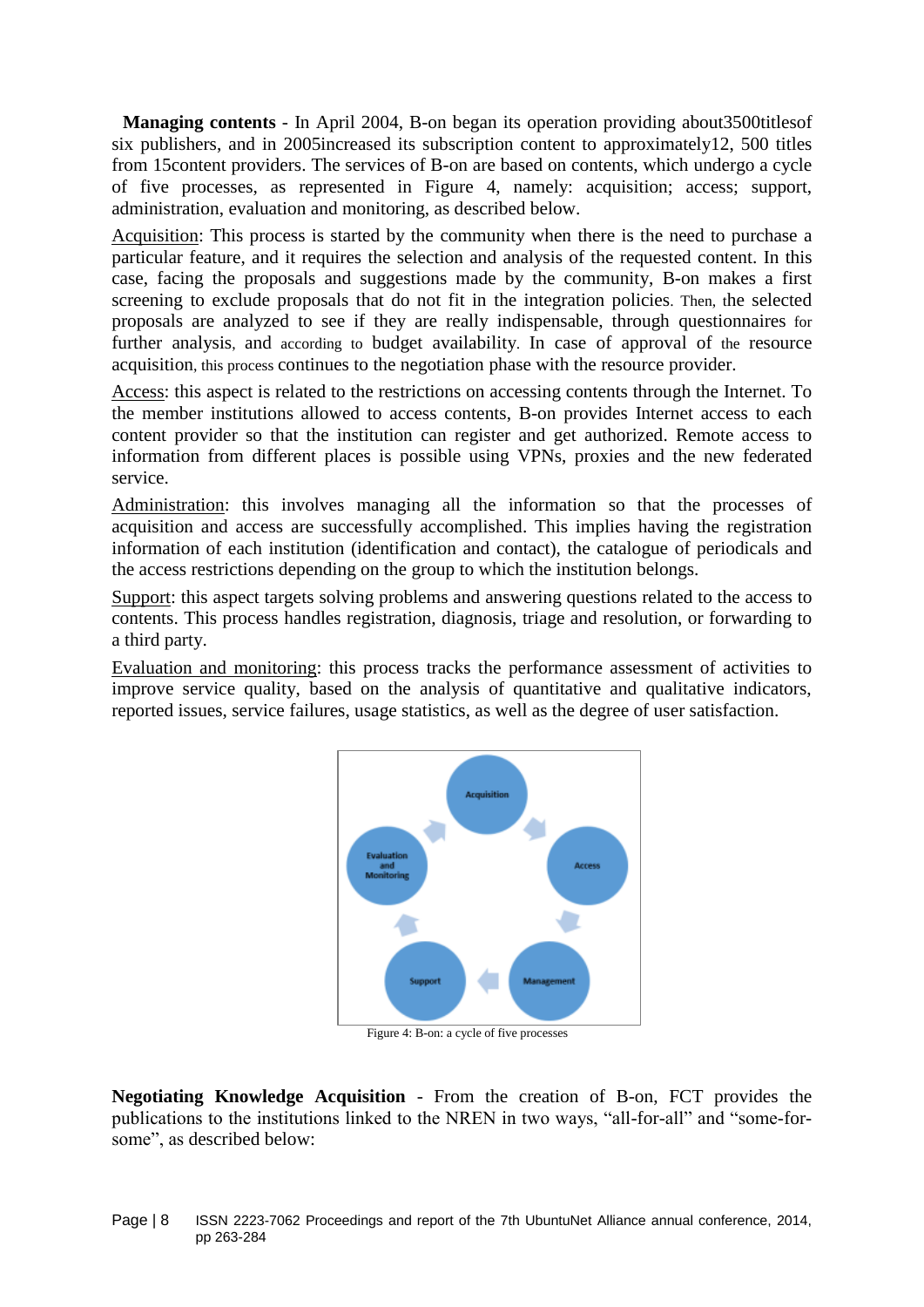all-for-all: the total budget that FCT centrally manages for the acquisition of scientific publications is directed to the purchase of publications for all institutions, from a major university to a small institute, providing a global access to the same publications. With this arrangement, the budget centrally managed is used to acquire contents for all participating institutions.

some-for-some**:** as FCT cannot buy all publications available in the market, for the institutions of the consortium interested in a particular publication (at least five institutions), FCT negotiates each particular case with the publishers. If the number of institutions is smaller than five, these institutions can negotiate directly with the publishers.

In both cases, research institutes and private entities may also take advantage from this collaborative purchase, by paying from their own budget. Public entities are subsidized and private entities pay according to a predefined model. By 2012, the settlement was a payment according to the entity size (number of researchers, etc.). From 2013 the institutions pay by usage, i.e. depending on the number of downloads in the last three years. The idea is to acquire a larger number of contents, but the most relevant to the community, and to share the costs between public and private entities. If B-on fails to sign the agreement with a publisher, the exclusion affects the entire country. This strategy is part of the rationalization of costs which requires negotiation power to be successful, which is one of the objectives of B-on.

Another important aspect to face is obtaining the overall view of the most important contents to the community. This is obtained from downloading statistics, which allow, for example, knowing what content is actually used, and whether the users are specialized in a particular small or emergent area. In this case they can buy and sign the content personally.

Analyzing the members of the consortium, B-on began its operation with 48 institutions in 2004, and in 2007 reached a maximum of 75 institutions. Until 2012, some institutions left the consortium, with a maximum of 3 per year. From 2012 to 2013, 12 institutions have left the consortium, being integrated a total of 59 institutions in that year. The cause of this loss in membership needs a thorough analysis, being out of the scope of this paper. Despite the costs involved (e.g. software and maintenance) and the number of member institutions has decreased, the B-on service can be considered a success, stressed by the contents download indicators, which have grown almost continuously, from 1,996,171 in 2004 to 9,345,809 in 2013.

A major concern of the involved academic and research community is assuring the continuity of budget to sustain B-on. This motivates B-on to adhere to a preservation service of electronic resources called Portico (Portico, 2005). There are several solutions that preserve electronic contents and provide access to institutions after unsubscribing. Portico, according to B-on analysis, seemed to be the most appropriate solution, as it provides a wider coverage of B-on content. The strategy is to centralize the preservation process in Portico, by removing this task from libraries and publishers.

The software for managing B-on content is Ex Libris, a proprietary library management system. This is an expensive software suite when considering countries with limited financial capacities.

#### **3.2 RCAAP - The National OA Repository**

RCAAP, the Portuguese scientific OA repository created in 2009, is a meta-repository aggregating 35 institutional repositories and 5 journals, allowing free access to a vast number of scientific national publications, currently exceeding 100,000 documents (Mulhanga, Lima, Massingue, & Ferreira, 2014).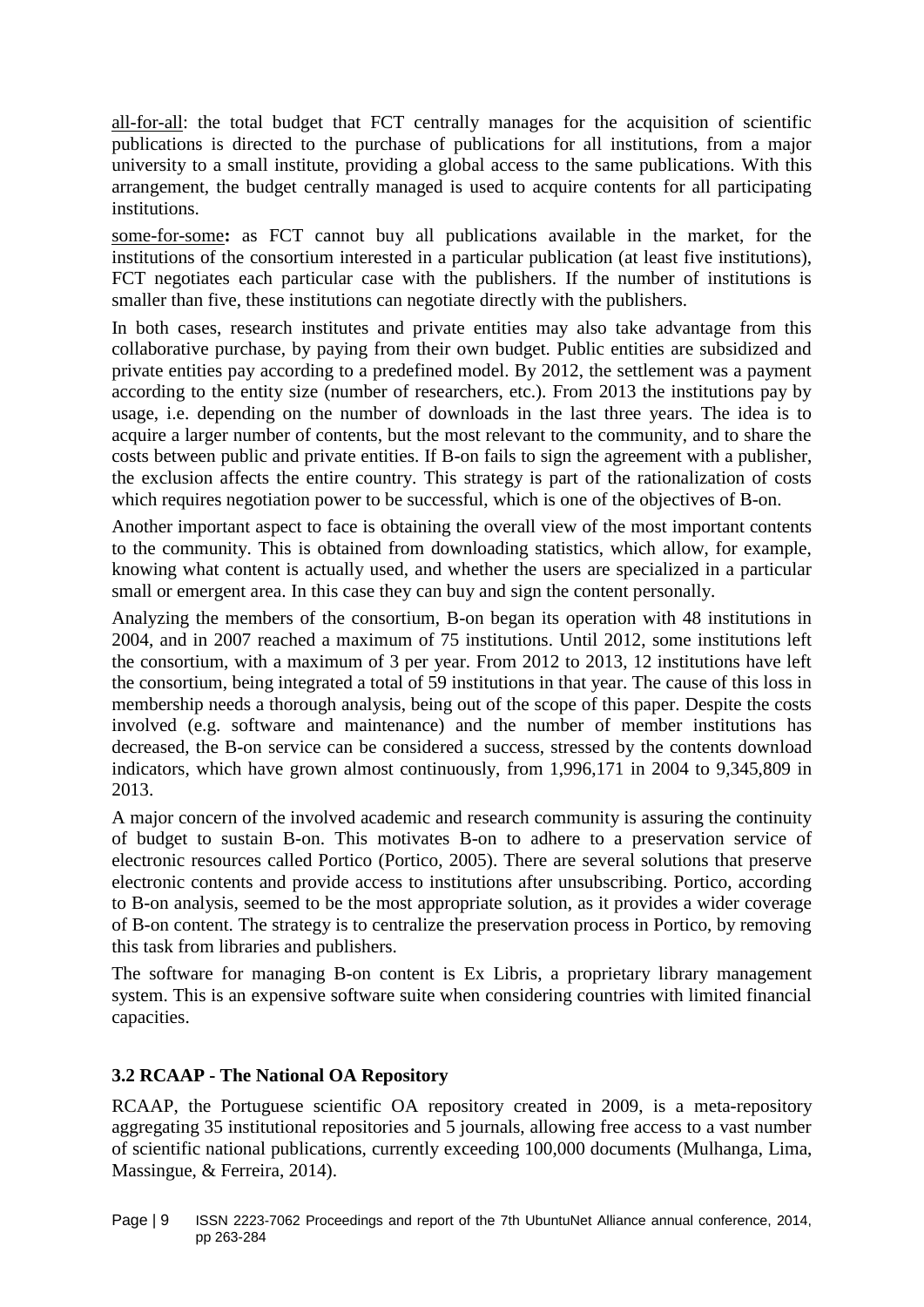To facilitate OA for institutions without repositories, it was created within RCAAP the service - *Serviço de Alojamento de Repositórios Institucionais* – SARI, which allows institutions to have their own repository hosted in the cloud, avoiding concerns with technical aspects. With this service, centrally provided, institutions only have to worry with the management of their repositories. For institutions with a reduced volume of publications, a common repository was created within the SARI to allow the community of these institutions to have a shared repository with the outcome of their research work.

Beyond being a hosting service of repositories, RCAAP recently created the Hosting Service of Journals, which allows institutions to create a journal and to undergo the entire lifecycle of the journal, i.e. from launching the call for papers, to the support for peer reviewing, editing, and processing of scientific data.

To strengthen the visibility of OA scientific contents in Portuguese language, through a collaboration established between Brazil and Portugal, RCAAP proceeded with the aggregation of publications available in Brazilian institutional repositories.

In terms of policies and mandates, FCT is a funding agency of the Portuguese government and institutions have been promoting their mandates based on the European guidelines. For FCT, the guiding principles regarding OA policies propose that the result of publicly funded research (including research data) should be deposited as soon as possible in an OA repository.

# **4. The African Context**

Several studies reveal that this continent has the highest costs for the use of mobile telephony and Internet ( Alozie, Akpan-Obong, & Foster, 2011). Despite the challenges it has faced, according to the Internet World Stats, Africa grew by 5.2% between 2000 and 2014, and has 8.6% of Internet users in the world (IWS, 2014). Africa still lives the problem of external economic dependence that very influenced in their technological growth.

To join the global knowledge platform, the African NRENs began to emerge especially in Eastern and Southern Africa. The high cost of broadband access and the lack of national and international network infrastructure based on fiber-optic were factors that limited their deployment. Currently, with intercontinental connections to be established through submarine fiber-optic cables and locally through terrestrial fiber, broadband connectivity can be provided in most African countries, although still very expensive compared to other world regions.

As in other continents, UbuntuNet Alliance is an African association of NRENs created in 2005 by five established members and other emerging countries in eastern and Southern Africa. The main objectives of the UbuntuNet Alliance include to provide high-speed connectivity at low cost among alliance members and connect them to existing NRENs in the world, to develop and share knowledge and skills of NRENs' ICT professionals, and to develop research to improve network infrastructure. Currently it has 14 members, and, as happens elsewhere, these objectives will enable the research and education community to cooperate and participate effectively in the activities of NRENs at a global level (Ubuntunet, 2013).

Considering the challenges in terms of research and education in Africa, some organizations have contributed to the emergence of new NRENs and associated projects, namely:

African Union (AU) - AU has strategic areas for research and innovation, defined by the African Ministerial Council on Science and Technology. This council develops periodically the Africa Science and Technology Consolidated Plan of Action (CPA) that guides the

Page | 10 ISSN 2223-7062 Proceedings and report of the 7th UbuntuNet Alliance annual conference, 2014, pp 263-284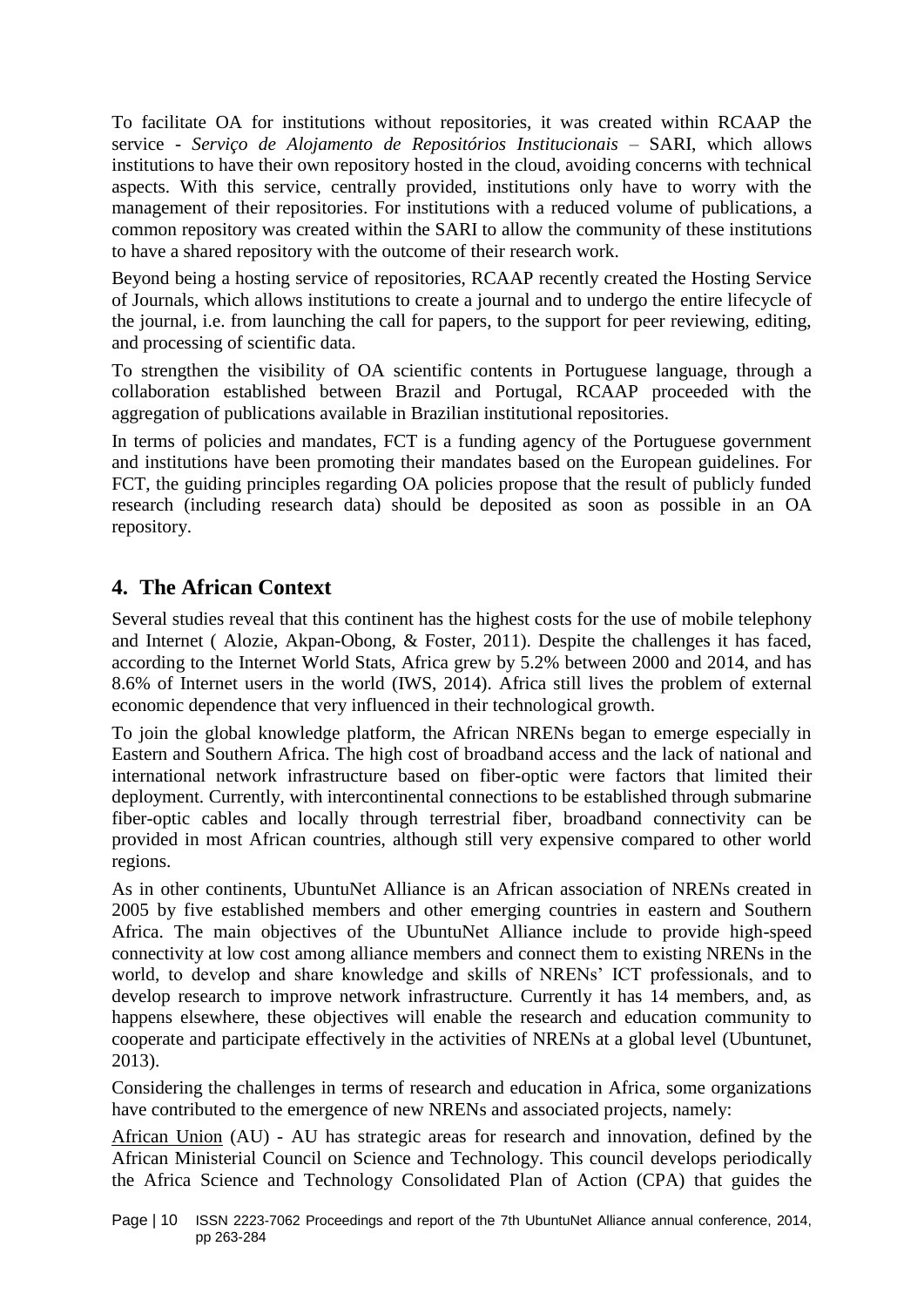development of the ICT sector on the continent for two major objectives: to allow the development of science, technology and innovation as a way to eradicate poverty and achieve the sustainable development; and to ensure that Africa contributes to the overall increase in scientific knowledge and technological innovation. The new Continental ICT Strategy for Africa (CISA) launched in 2014 will guide the development of the ICT sector on the continent until 2024, and focuses on seven strategic areas: post and telecom infrastructure; capacity development; e-applications and services, enabling environment and governance; mobilization of resources and partnerships; industrialization; and research and development (AU, 2014).

Association of African Universities (AAU) - to raise the quality of higher education in Africa and to contribute to the development of the continent by promoting collaboration among member institutions is the mission of this African association (AAU, 1967).

Southern African Regional Universities Association (SARUA) - established in 2005, SARUA aims to support the revitalization and development of leadership for higher education institutions within the *Southern African Development Community* (SADC), as producers of scientific knowledge (SARUA, 2005).

AfricaConnect **–** this project supported by the European Commission began in 2011. It lasts for four years aiming at interconnecting the NRENs in Southern and East Africa through a high capacity network infrastructure. The fruition of one of the goals of UbuntuNet Alliance, namely the interconnection of association members through GÉANT network, will support research and education in Africa through the interconnection to the global research community. Given the challenges presented, the annual UbuntuNet-Connect conference, organized by this alliance, brings together diverse stakeholders, allowing to discuss issues related to the development and improvement of infrastructure services provided to the community for research and education.

Africa-EU Cooperation Forum on ICT – this is the forum for cooperation on ICT between Africa and Europe resulting in a joint strategy adopted at the Lisbon Summit, the EU-Africa Summit in 2007. The forum allows to foster the cooperation, the sharing of knowledge and experience between the two continents in ICT (with African NRENs playing a key role), promoting the dissemination of results of research projects in different areas of science and technology (Africa-Eu, 2009).

#### **4.1 Accessing knowledge in Africa**

To access knowledge has been one of the major challenges of the African continent. Despite the difficulties, the implementation of NRENs that is occurring will allow researchers, even if they are alone or in small groups, to have access to inside information. With respect the access to scientific literature, it is still a huge struggle for most of higher education institutions and research centers of the African continent, due to financial constraints to purchase contents to commercial publishers.

Thus, to face this shortfall in scientific literature, several African institutions provide the scientific community needs resorting to organizations that support and promote access and sharing of knowledge. These organizations, such as the International Network for the Availability of Scientific Publications (INASP), the African Academy of Sciences (AAS), the Research4Life, the Electronic Information for Libraries (EIFL), negotiate with commercial publishers to provide scientific literature free available or at low cost, support the creation of sustainable national library consortia, support open access publishing and building of institutional repositories of local contents, libraries, and intellectual property rights.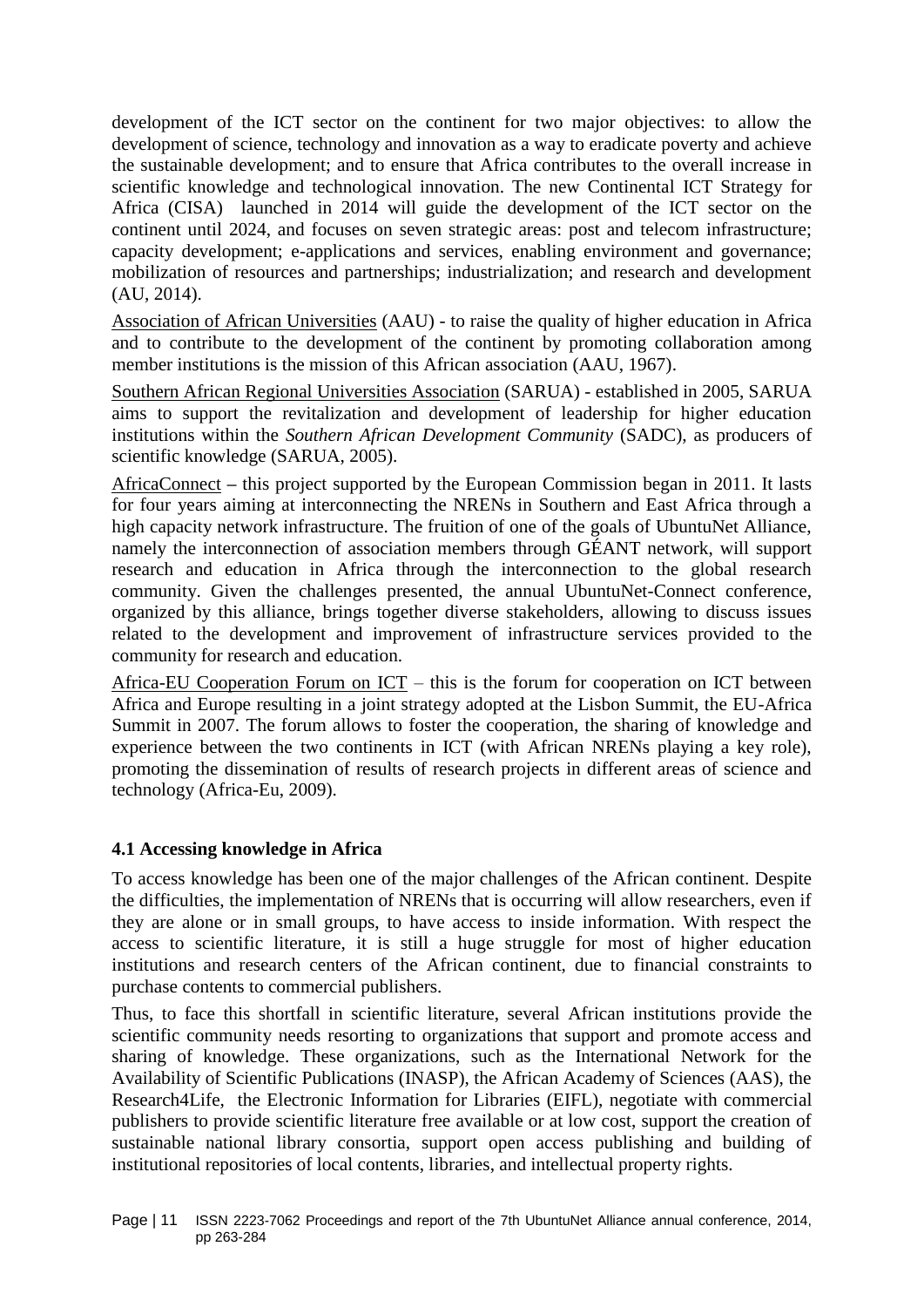In terms of accessing information freely and without restrictions, the OA movement has been growing, bringing many advantages to the development of scientific production and innovation in Africa. In this regard, UNESCO has promoted OA actions, primarily focused on scientific information resulting from public funding. These actions, undertaken in collaboration with its strategic partners, aim to raise awareness about the benefits of OA among policy makers, researchers and knowledge managers, assisting the development and promotion of OA with special attention to African and other developing countries.

There are over one hundred OA repositories indexed in Africa. According to [Figure 5,](#page-11-0) South Africa is at the forefront with 28.2%, then Kenya with 11.7% and Nigeria with 10.7% (OpenDOAR, 2014). Africa has 54 countries and only 23 countries have one or more repositories registered in the OpenDOAR portal. These data reveal that half of African countries need to create conditions for OA through the creation of repositories within national context.



Figure 5: Repositories in Africa

<span id="page-11-0"></span>Regarding scientific journals indexed in the Directory of Open Access Journals (DOAJ), South Africa with 70 and Nigeria with 38 journals, are still leading African countries. Considering African Journals OnLine (AJOL), which promotes the access to scientific literature collections produced in Africa, there are a total of 175 OA journals indexed in the corresponding platform (AJOL, 2014). Comparing the figures and the importance of NRENs for the African continent, it is considered important to analyze the current state of the UbuntuNet Alliance countries, taking a perspective in terms of OA repositories, journals and research data.

Regarding OA repositories, and according to [Figure 6,](#page-12-0) the UbuntuNet Alliance has a total of 58 repositories, being South Africa with 29 and Kenya with 12, the countries which most contribute. The DR of Congo, Madagascar, Malawi and Somalia do not have repositories. Regarding OA journals, considering AJOL and DOAJ data, 82 and 92 journals, respectively, are reported for UbuntuNet Alliance countries. In AJOL, South Africa reports 39 journals, Ethiopia 19 and Kenya 10 journals, being the countries with the highest number of journals. Internationally, in DOAJ, South Africa with 70 indexed journals, Kenya with 7 and Ethiopia with 5, are leading the ranking. The data presented in [Figure 6](#page-12-0) also show that DR of Congo and Somalia have any contribution in terms of OA repositories and journals. Compared with OA research data in the Registry of Open Access Repositories (ROAR) portal, Africa has only one repository of this nature, the South African Data Archive (SADA) (ROAR, 2014).

Page | 12 ISSN 2223-7062 Proceedings and report of the 7th UbuntuNet Alliance annual conference, 2014, pp 263-284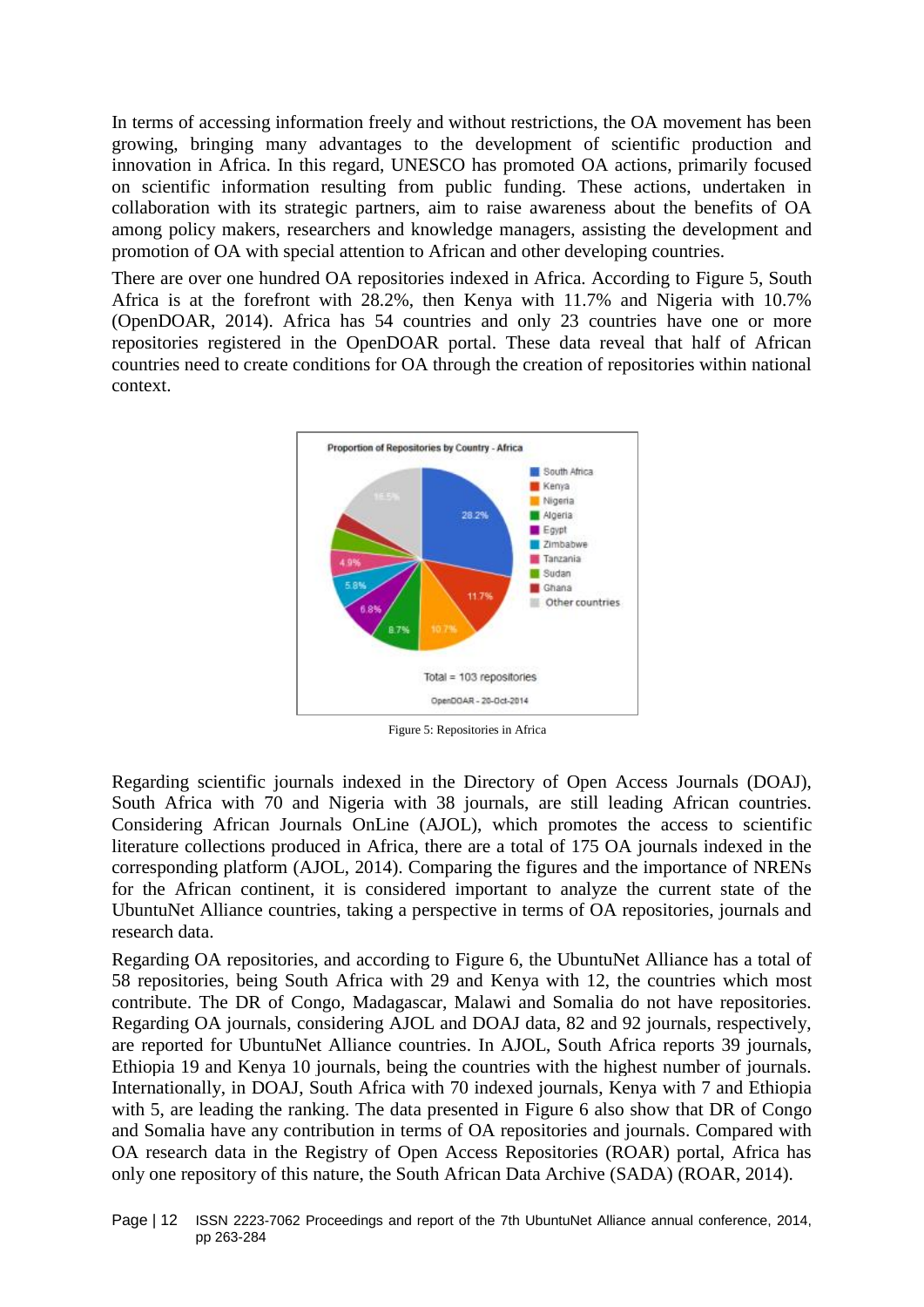

Figure 6: OA repositories and journals – UbuntuNet Alliance Countries

<span id="page-12-0"></span>Regarding OA policies and mandates in Africa, the numbers are low, despite the efforts that have been made by various OA promoting bodies. According to the data presented in [Table](#page-13-0)  [2,](#page-13-0) there are only 15 OA mandates in Africa, belonging to the following countries: Algeria, Ghana, Kenya, South Africa and Zimbabwe. South Africa with five mandates related to three institutions and Kenya with five mandates on different institutions, are the leading countries (ROARMAP, 2014). The first higher education institution to adopt an OA mandate was the University of Pretoria in 2009.

Based on the data presented, it is relevant to examine the barriers that impede the implementation of OA initiatives in institutions and research funding bodies. Governments must design appropriate policies for the African context, create programs that promote scientific research and encourage OA. The creation of OA policies and mandates will improve the visibility of the academic community production, so that the continent, instead being a mere consumer of science, can generate and share their production with mechanisms that protect intellectual property.

| Country $(\#)$     | <b>Type of mandate</b>                                       | $Institution(s)$ or $Funder(s)$                                             |
|--------------------|--------------------------------------------------------------|-----------------------------------------------------------------------------|
| Algeria $(1)$      | <b>Institutional Mandate</b>                                 | Université M'hamed Bougara - Boumerdes                                      |
| <b>Kenya</b> $(5)$ | <b>Institutional Mandate</b>                                 | University of Nairobi                                                       |
|                    | <b>Institutional Mandate</b>                                 | <b>Strathmore University</b>                                                |
|                    | <b>Institutional Mandate</b>                                 | Jomo Kenyatta University of Agriculture and Technology                      |
|                    | <b>Institutional Mandate</b>                                 | Kenyatta University                                                         |
|                    | <b>Thesis Mandate</b>                                        | Pwani University                                                            |
| Nigeria (2)        | <b>Institutional Mandate</b>                                 | Covenant University                                                         |
|                    | Thesis Mandate                                               | Covenant University                                                         |
| South Africa (5)   | <b>Thesis Mandate</b>                                        | University of Pretoria                                                      |
|                    | <b>Institutional Mandate</b>                                 | University of Pretoria                                                      |
|                    | <b>Thesis Mandate</b>                                        | University of Stellenbosch/Stellenbosch University                          |
|                    | <b>Thesis Mandate</b>                                        | <b>TWAS &amp; OWSD</b>                                                      |
|                    | <b>Institutional Mandate</b>                                 | University of South Africa (UNISA)                                          |
| Zimbabwe(2)        | <b>Institutional Mandate</b><br><b>Institutional Mandate</b> | <b>Midlands State University</b><br>Bindura University of Science Education |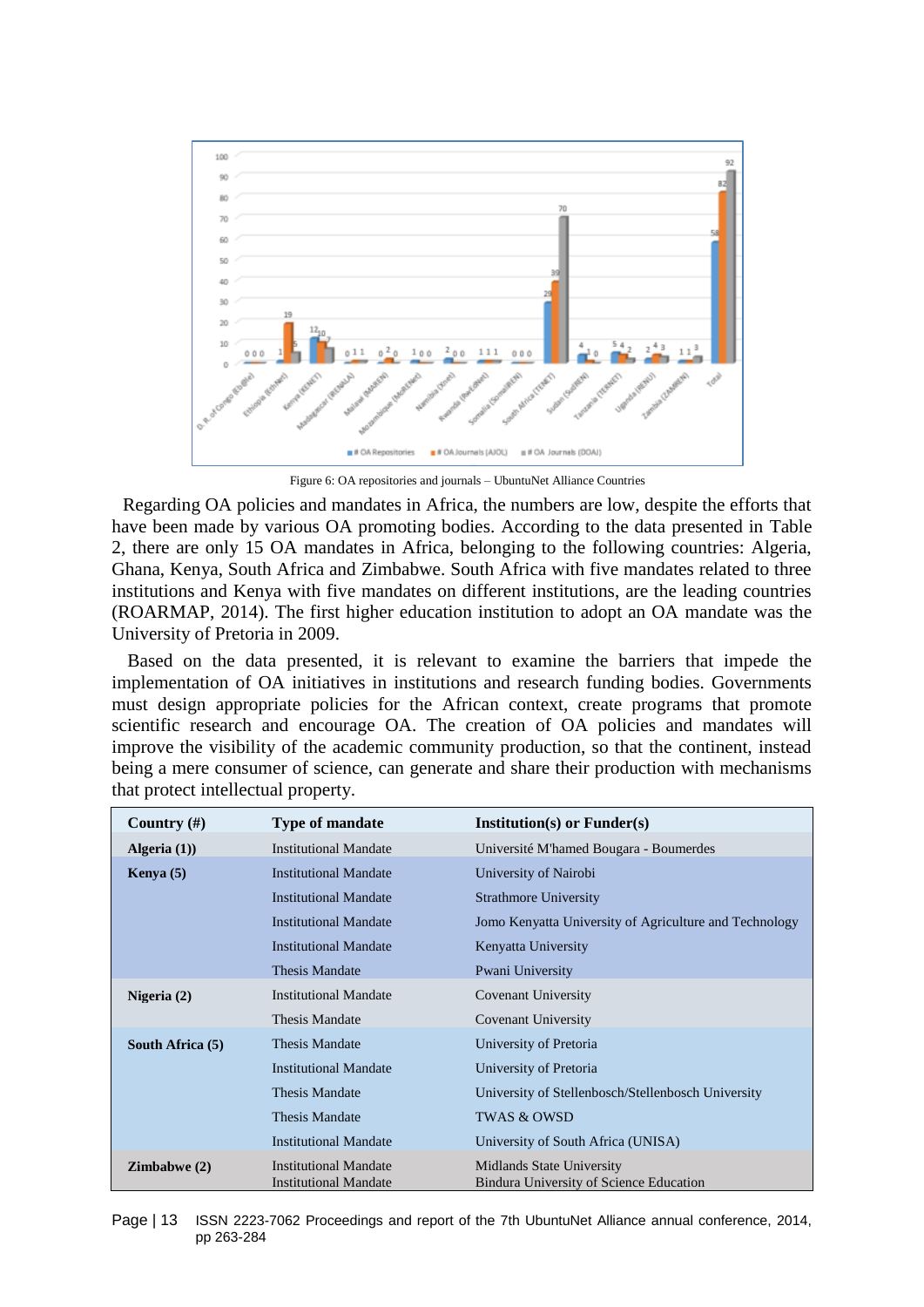# <span id="page-13-0"></span>**5. Mozambique as a Case Study**

Scientific research in Mozambique is still in its infancy. After independence in 1975, the number of trained teachers was insufficient to cover the needs of education and higher education in the country, and not kept pace with population growth. The civil conflict between 1977 and 1992 had a negative influence on the country's growth.

Eduardo Mondlane University (UEM) is the oldest institution of higher education in Mozambique. Founded in 1962 under the name of General University Studies of Mozambique, in 1968 it was renamed to University of Lourenço Marques (ULM) at the time which ascended to the level of University. In 1976, resulting from the reforms that have occurred and as a result of the country's independence, it was renamed to Eduardo Mondlane University. Before independence the training of most of Mozambican citizens was minimal or nil and the UEM curriculum reform that occurred at that time included new curricula and Bachelor's degree courses, to respond quickly to the needs of the labor market (Taimo, 2010).

Currently, Mozambique has near 50 higher education institutions; however, in the world ranking, Mozambican universities are in a low place. UEM is considered the best higher education institution in the country.

The 2014 report of the United Nations Program for Development (UNDP) puts Mozambique in the top 10 countries with the worst Human Development Index (HDI), placing it at 178th place (HDR, 2014). Despite being one of the world's poorest countries, Mozambique is a steady growing country, and the International Monetary Fund (IMF) forecast report of October 2013 predicted 8.3% growth for 2014, performance values that can positively influence the future of the country (IMF, 2014). Currently, economic growth is central in the concerns of the country, as well as training of qualified human resources in order to give answers to the country's fight against absolute poverty.

In this sense, the framework for the development of information society in the country, the ICT policy adopted in 2000, defines main objectives to combat poverty and improve Mozambicans life. Ensure the production and access to knowledge are some of the fundamental aspects of the ICT policy for Mozambique to become a relevant and competitive partner in the global information society.

Regarding the National Research System (NRS), only in 2000 emerged a ministry specifically dedicated to science and technology, now called the Ministry of Science and Technology (MST). In this context, a strategic plan was approved for scientific research in the country to support the development of the NRS. Thus, the NRS is managed by the government through the MST. In 2005 was created the National Research Fund (NRF), the main government agency responsible for funding research in Mozambique. The promotion of programs, projects and actions in the field of scientific research in accordance with the strategic priorities of the country are the main objectives of the NRF. From the NRF budget to support research projects, mainly resulting from external support, a large part of the investment is dedicated to the training of human resources.

Under the Science, Technology and Innovation Strategy of Mozambique (STISM) launched in 2006, to strengthen the National System of Science, Technology and Innovation, began the project for the development of the country NREN, called Mozambique Research and Education Network (MoRENet). The challenges for the effective implementation of MoRENet are enormous taking into account economic, social, technical, technological, and infrastructural aspects. In this context, there is still much to do and a great commitment and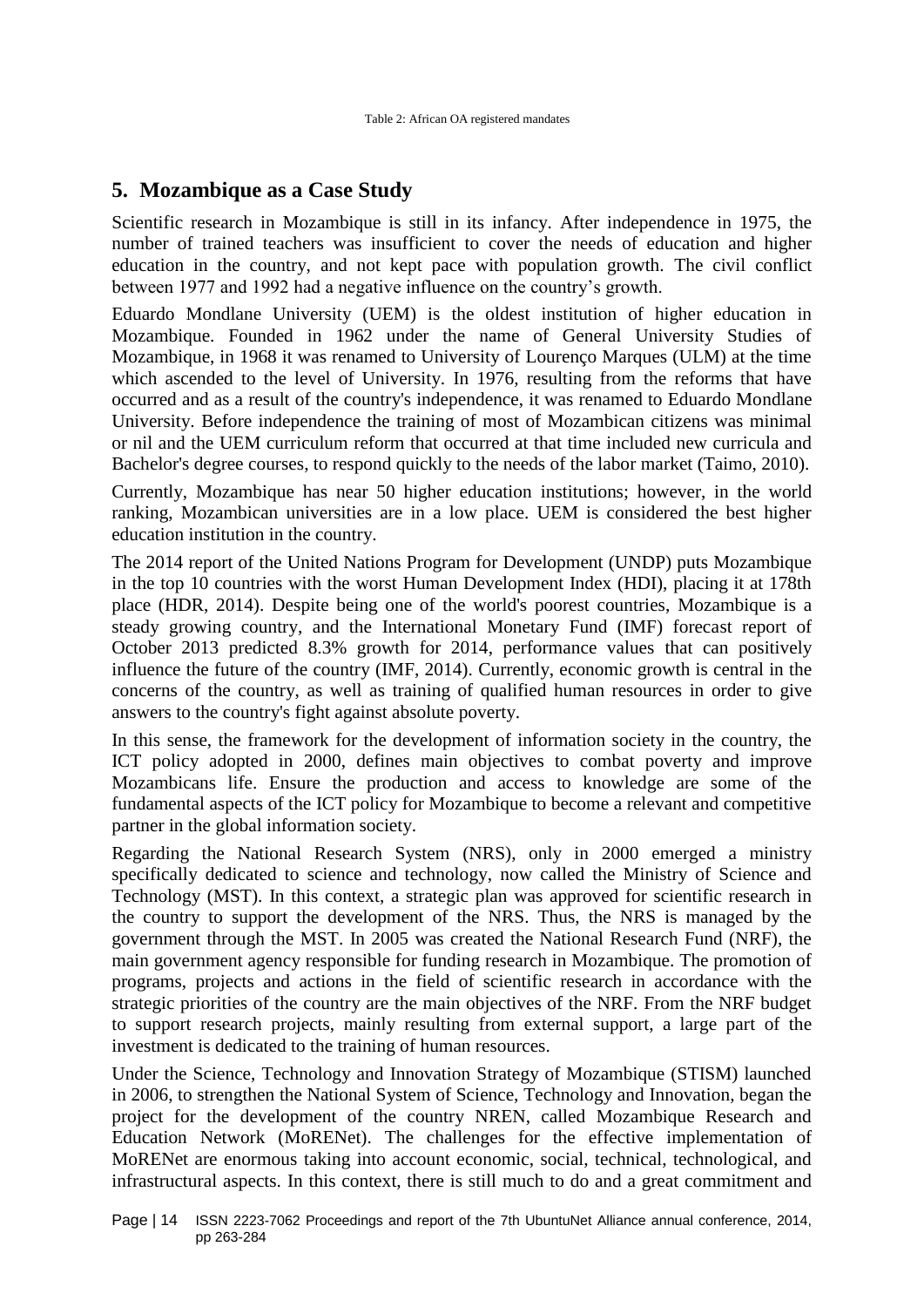pressure to put MoRENet fully operational. Currently, they are connected to MoRENet some institutions, with 34Mbps and 155Mbps shared Internet via SEACOM, Being Mozambique a large country with 11 provinces, MoRENet is covering two provinces, Maputo city and Maputo. The expansion of Mozambique's NREN is occurring and is expected to integrate over new 40 institutions. The implementation of the national backbone is one of the biggest challenges and connectivity is the only service provided to institutions at this stage.

#### **5.1 Information Access in Mozambique**

The lack of budget in research and education institutions to provide international scientific contents in different fields supplied by publishers is a big challenge. The effort of UEM in this context, enabled through the INASP program with whom UEM has worked since 2001, regards the negotiation with international publishers the access to journals and books without charge or at low cost price for Mozambican institutions. With INASP support, Mozambique can access to 90% of the publications paying 10% of their real value.

The acquisition model of scientific literature through commercial publishers in Mozambique is not associated with the academy of sciences of the country. In this sense UEM is the national coordinator of the consortium of universities supported by the INASP project, being responsible for channeling the budget available for paying the access to publications for the institutions of higher education in the country. Currently all Mozambican institutions of high education, public and private, access about 23 000 titles. There are other organizations with programs supporting access to scientific literature from specific areas that Mozambique and other developing countries use, namely HINARI, for biomedical, OARE, in the environmental field and AGORA for agriculture.

#### **5.2 SABER Repository**

The OA movement in Mozambique is recent, mostly driven by UEM initiatives that try to give visibility and preserve the academic and scientific production of national institutions. In order to collect, preserve, aggregate and index academic and scientific production of higher education and research institutions in Mozambique, was released in November 2009 the multi-institutional repository SABER. SABER repository is a common platform that integrates six member institutions, including the Judicial Training Center (JTC), the Higher Institute of Science and Technology of Mozambique (HISTM), the Eduardo Mondlane University (UEM), the Pedagogical University, Polytechnic University and the University of St. Thomas of Mozambique (UST). Although the institutions mentioned above are officially integrated, SABER repository maintains scientific and academic documents produced or related with Mozambique from other institutions in the country (SABER, 2009).

Key aspects to the successful implementation of SABER repository are: the contribution in terms of resources from the Ministry of Education, under the background of quality improvement and innovation; Sida/SAREC funding (Greenberg & Muchanga, 2006), the Swedish agency for international development; and the technical collaboration with University of Minho in Portugal, for setting up the repository in the chosen platform DSpace. Although being a multi-institutional repository, SABER is hosted in UEM, which is responsible for the technical support, and the administrative tasks related to the workflow of the deposit of documents. After near five years, SABER stores about three thousand documents, including teaching materials, monographs and dissertations. In more detail, according to [Table 3,](#page-15-0) UEM has 2941 documents deposited, being the institution that contributes with the largest number of documents (97.77%), and the remaining 67 documents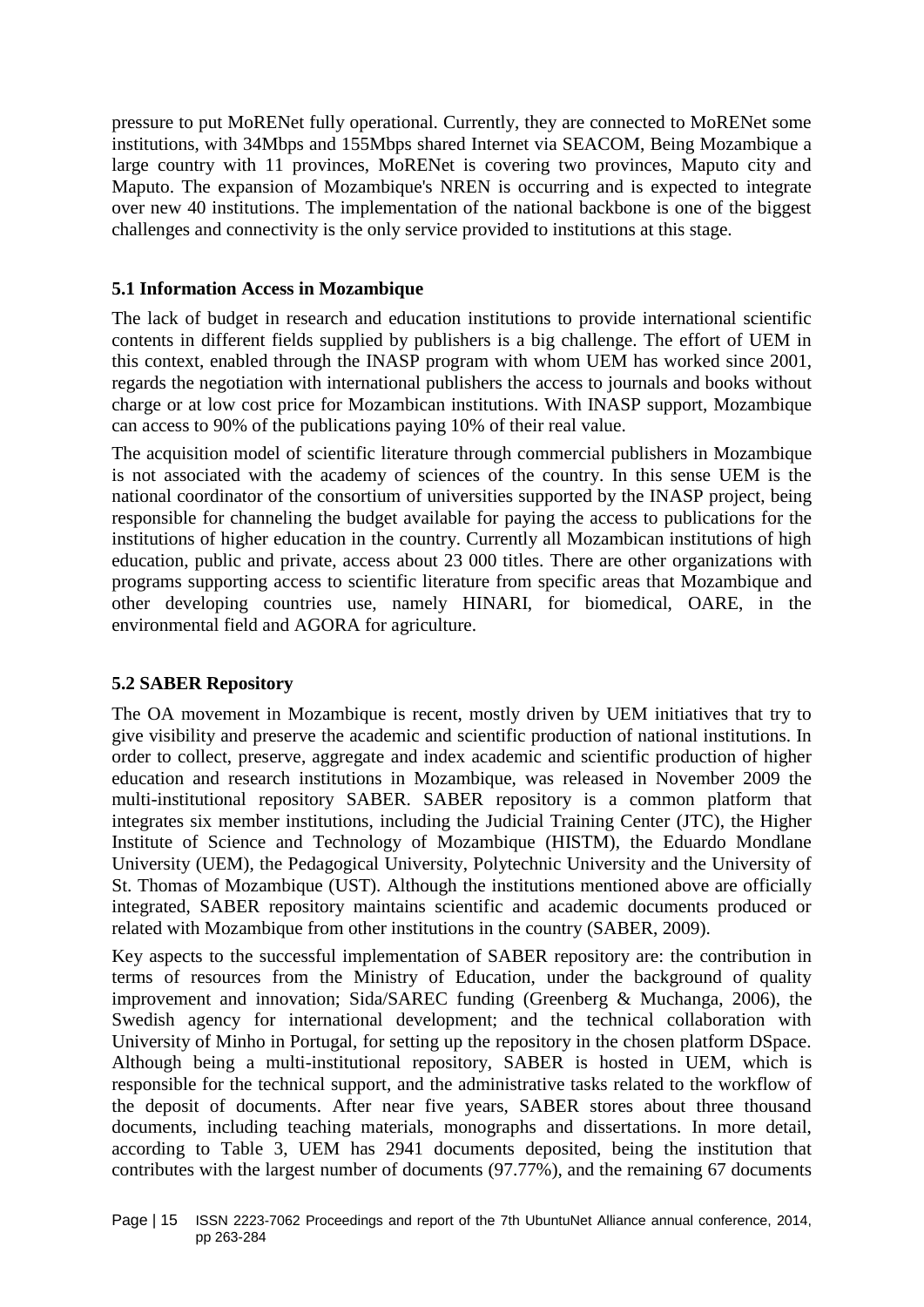(2.23%) are related to other member institutions. Two institutions, although integrating the repository, have no contribution in terms of contents.

| Institution                                                 | # Documents |
|-------------------------------------------------------------|-------------|
| Eduardo Mondlane University                                 | 2941        |
| Higher Institute of Science and Technology of<br>Mozambique | $\Omega$    |
| <b>Judicial Training Center</b>                             | 20          |
| Pedagogical University                                      | Q           |
| Polytechnic University                                      | 38          |
| University of St. Thomas of Mozambique                      |             |

Table 3: distribution of contents by institution – SABER Repository

<span id="page-15-0"></span>Despite the encouraging number of documents deposited in the repository, when analyzing the number of documents deposited by year (with issue date in 2009, year of release of the repository, until 21 October 2014) as a way of perceiving the real evolution of the repository, it can be seen that the number of contributions in recent years is not very high. The analysis of the metadata related to publication date (see [Figure 7\)](#page-15-1), shows that only 667 documents have been deposited in the period of analysis, i.e., with year of publication greater than 2009. The rest of the documents, 2341, represent years prior to 2009, where the older corresponds to 1971. It can also be seen that 2011 is the year with most documents deposited, 233, followed by 2013 with 167 documents.



Figure 7: Number of documents per year in SABER repository

#### <span id="page-15-1"></span>**5.3 OA Journals**

Scientific journals play a significant role in the dissemination of research results and knowledge sharing, especially when it is adopted the "peer review" system, which contributes to improve the quality of publications.

Within OA initiatives, UEM began in 2010 with the process of implementing an OA journal untitled "Revista Científica da UEM" (RC-UEM), whose mission is to present the results of national scientific production, involving UEM academic and research community and other institutions of higher education and research. This biannual journal attempts to cover specific areas in each edition, and the first edition (Number 0) was launched in 2012 with two series:

Page | 16 ISSN 2223-7062 Proceedings and report of the 7th UbuntuNet Alliance annual conference, 2014, pp 263-284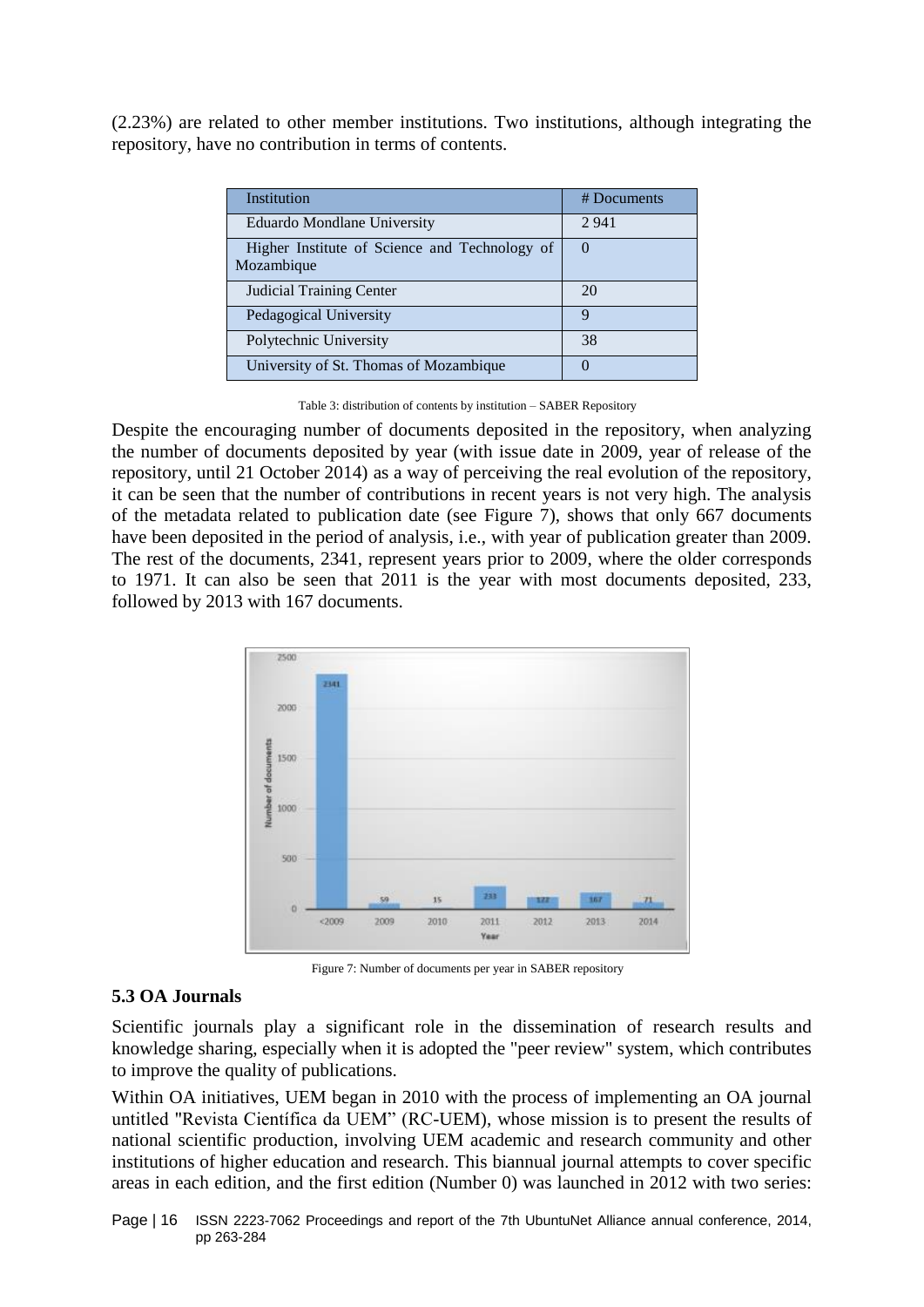the "Series of Letters and Social Sciences" with 5 articles and a "Series of Sciences Biomedical and Public Health "with 4 articles. Only in 2014 was launched another series (Number 1), the "Science of Education Series" with 7 papers.

In 2013, despite the RC-UEM call for submission of articles, there was no series released due to the lack of contents to justify its release, as most of the papers submitted were not approved by reviewers.

The main challenges faced by RC-UEM and other endogenous magazines are mainly related to the following aspects: (I) the lack of a national scientific community and the geographic boundaries of existing research lead to a shortage of submissions. Most of Mozambican researchers work in cooperation with international institutions (for instance, involved in their MSc and PhD studies). Even when the students return to Mozambique, it is common to maintain the external link and publish their work abroad. This is one of the biggest barriers to the creation of a scientific community turned inward; (ii) facing the lack of contents, the few endogenous magazines 'die" prematurely, after two or three series; (iii) the reviewing process takes too long to be completed, impairing the process of launching a magazine edition. Moreover, as previously stated, most of the submitted works are not accepted.

#### **5.4 Barriers to OA in Mozambique**

The implementation of OA in Mozambique is still a huge challenge. Regarding SABER repository, based on the data presented above, it appears that not all adherent institutions contribute effectively for its growth, providing results of their academic and scientific activities. UEM is the most effective contributor to the initiative of information access free and without restrictions. Regarding the OA journal RC-UEM, the lack of contents has been one of the largest barriers for its launch on a regular basis. In addition, although Mozambican higher education institutions have available electronic access to international magazines, their usage remains below the expectations of the documentation services responsible for the access.

Looking for answers about the barriers that limit the success of OA in Mozambique, according to the information collected from interviews in UEM and MoRENet, through publications devoted to the development of science, technology and innovation in Mozambique, and to the release of OA, the following main barriers were identified:

- socio-cultural: resistance to change and to new behaviors related to Internet use. The academic and scientific community should be informed where and how to find information and develop a culture of sharing and disseminating knowledge;
- economic: many institutions and their communities are not sufficiently equipped with resources that facilitate the access and storage of information;
- technological: the quality of the access to information is precarious due to low speed of network connections and the constant power outage;
- intellectual property protection: to boost the intellectual property system in the country, in 2008 the STM launched the "Intellectual Property Strategy" document approved by the government, as an instrument to serve the interests of the economic, social, technological, scientific and cultural development of the country. Its implementation lacks a legal system and is not yet enshrined the national rights on intellectual property defending authors ( Castro, Possas, & Godinho, 2011);
- scientific community: the research level is still low and the few researchers are in most cases bound to international research institutions. Therefore, most of publications go out of the country, which constitutes an obstacle to nationwide scientific production.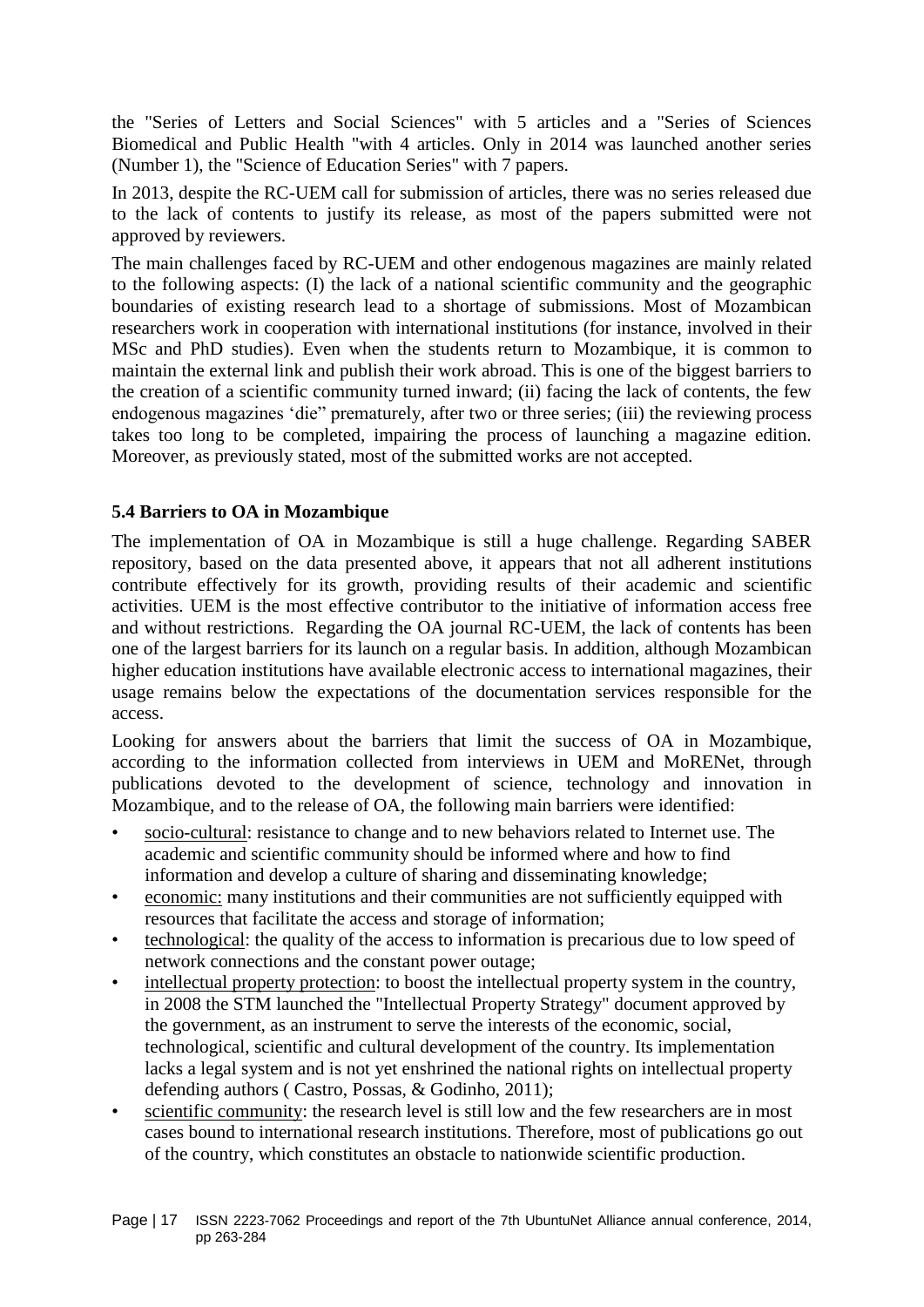In this context, it is necessary to take more information actions, disclosing the existence of specific services that provide access to information, publishing the portals and how to use them. Nationally there are no governmental and institutional policies of OA, therefore it is necessary to raise awareness among government institutions and funding agencies of OA initiatives. The effective implementation of MoRENet can contribute not only to supply highspeed connectivity as well as a valuable partner in providing services for free access to knowledge.

Mozambique, being a Portuguese speaking country, belonging to the CPLP (Community of Portuguese Language Countries), can enjoy the experience and the existing historical relationship with Brazil and Portugal. Both countries have moved forward with new projects in the field of management science. The CONFOA, the Luso-Brazilian conference on OA resulted in a memorandum of understanding between the two countries unifying the Portuguese and Brazilian communities on developing activities of research, service management and OA, to foster and disseminate knowledge by means of OA repositories and journals in research and higher education institutions. In this context Mozambique has been represented in CONFOA by the repository SABER team, who has shown interest to integrate CONFOA initiative. The successful integration not only of Mozambique but of other CPLP countries will largely depend on the sensitivity and determination of the government's policy regarding OA issues.

Given the challenges presented so far, one of the possible solutions to turn the OA movement effective in Mozambique, is the institutionalization of the OA service (repository and journal), supported by government and other entities related with the topic. As an institutionalized service its mission should be regulated by well-defined rules so that it can support other initiatives, such as the implementation of intellectual property protection, and collaborations, namely with service projects provided by MoRENet and similar national, regional and international projects related to higher education and research.

## **6. Conclusions**

Accessing, sharing, and disseminating scientific production are essential factors that contribute to the development of societies in various fields. Given this perspective, this paper addressed the challenges associated to information access on two fronts: the access to scientific literature through commercial publishers and the open access movement, introducing the distinct experiences of two countries: Portugal and Mozambique. The research carried out and presented in this paper intents to demonstrate that NRENs play a key role in supporting and providing information access services dedicated to the academic and scientific community.

Portugal, with the B-on service acquire scientific contents based on a cycle that ensures the provision of comprehensive scientific literature, involving two access regimes "all-for-all" and "some-for-some", and a well-structured negotiation and acquisition process with publishers. Although the contents management software used brings high costs, the demand for international scientific titles has grown since its creation, and the strategy for preserving contents is advantageous, guaranteeing that contents acquired in established contracts are not lost.

Regarding OA, Europe is leader in the number of repositories, OA policies and mandates. National and institutional EU directives have benefited the academic and scientific community considering self-archiving of all scientific output resulting from public funding, including the research data. In terms of institutional initiatives, the promotion of selfarchiving of documents produced in institutions included dissertations. RCAAP, in Portugal,

Page | 18 ISSN 2223-7062 Proceedings and report of the 7th UbuntuNet Alliance annual conference, 2014, pp 263-284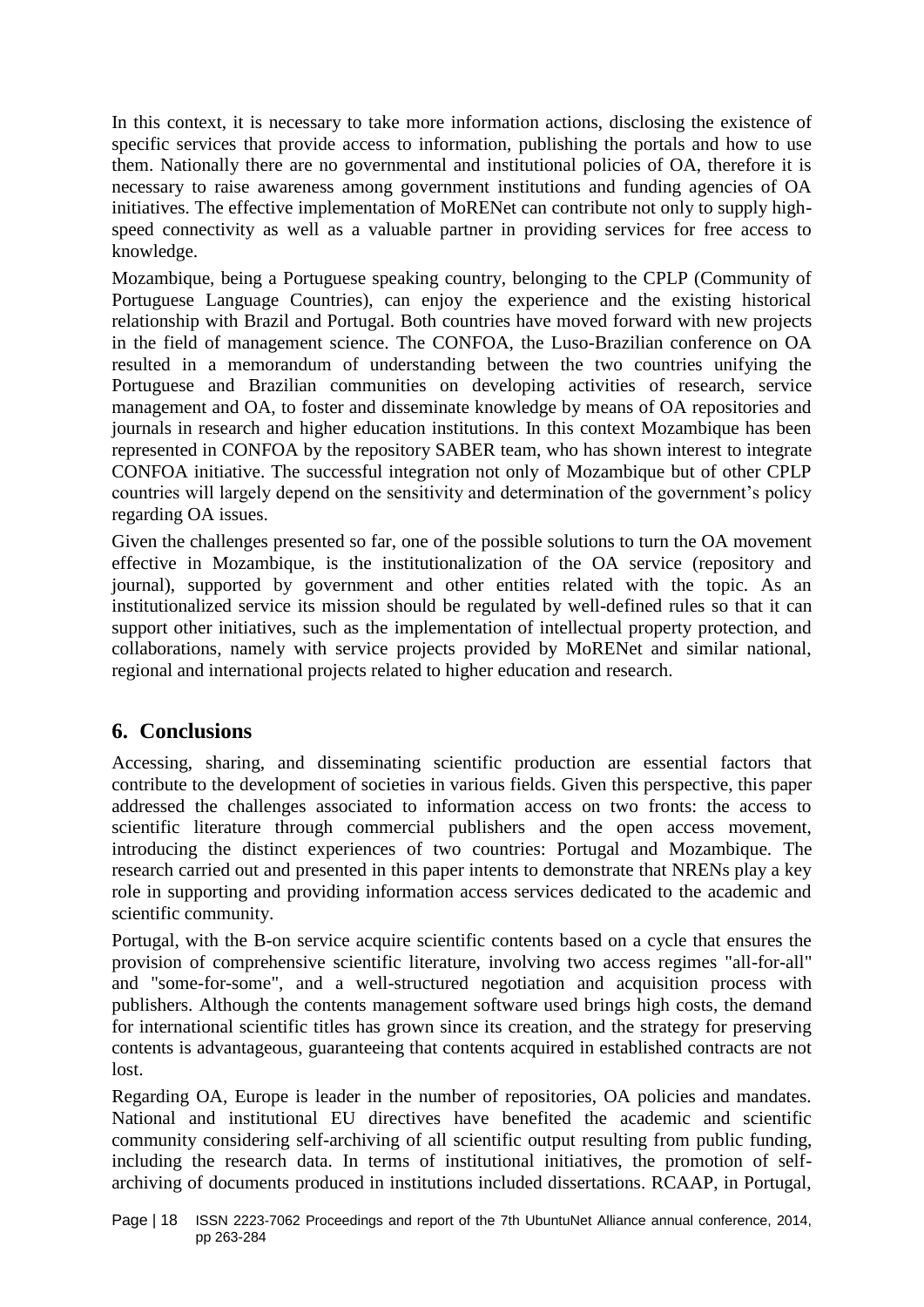has proved to be a success for institutions that did not possess repositories, which now can have their repositories centrally hosted in RCAAP. Thanks to existing mandates the number of documents from the national repository exceeds 100 000.

In Africa there is still much to do and the challenges for promoting the growth and access to scientific literature are enormous. Most NRENs are still in its implementation phase, as MoRENet in Mozambique. The deployment of MoRENet could result in an increased collaboration on OA initiatives developed by UEM, allowing the expansion of the repository SABER and of the scientific journal RC-UEM. Considering the barriers presented in the context of OA in Mozambique, it is important to gain political support to the OA initiative launched in 2009, with the creation of SABER, and to define policies and mandates. Another aspect that deserves special attention is the intellectual property protection. The strategy launched by the MST exists but remains to be implemented, being one of the barriers to the growth of the RC-UEM journal and SABER repository.

The access to international scientific contents in Africa is still sustained by international organizations and projects that negotiate with the member countries or institutions the access without charge. In the case of Mozambique, UEM coordinates this collaborative project.

These results stress the relevance of cooperation to foster knowledge in developing countries, by learning from success cases and sharing experiences, and to obtain technical and funding support in an initial deployment phase. The development of NRENs is a key aspect to provide a consistent technological and communication platform engaging the research and education community in the common objective of promoting knowledge growth.

## **Acknowledgments**

The authors would like to thank the collaboration of the University of Minho, the documentation services RCAAP, and SABER repositoryby the sharing of data and expertise in OA field; the B-on service and UEM documentation services for the information and documentation about unrestricted access to information; finally, MoRENet for the collaboration and the sharing of information.

## **References**

Alozie, N. O., Akpan-Obong, P., and Foster, W. A. (2011, September).'Sizing up information and communication technologies as agents of political development in sub-Saharan Africa.' *Telecommunications Policy, 35*.

Castro, C. A., Possas, C., and Godinho, M. M. (2011). Propriedade Intelectual nos Países de Língua Portuguesa: temas e perspectivas. (e-papers, Ed.)

Portico (2005). Portico:<http://www.portico.org/digital-preservation/> [accessed October 2014]

AAU. (1967). The Association of African Universities: http://www.aau.org/page/about-aau

Africa-Eu. (2009). Africa-EU Cooperation Forum on ICT: http://www.erafrica.eu/fr/323.php

AJOL. (2014). African Journals Online:<http://www.ajol.info/> [accessed October 2014].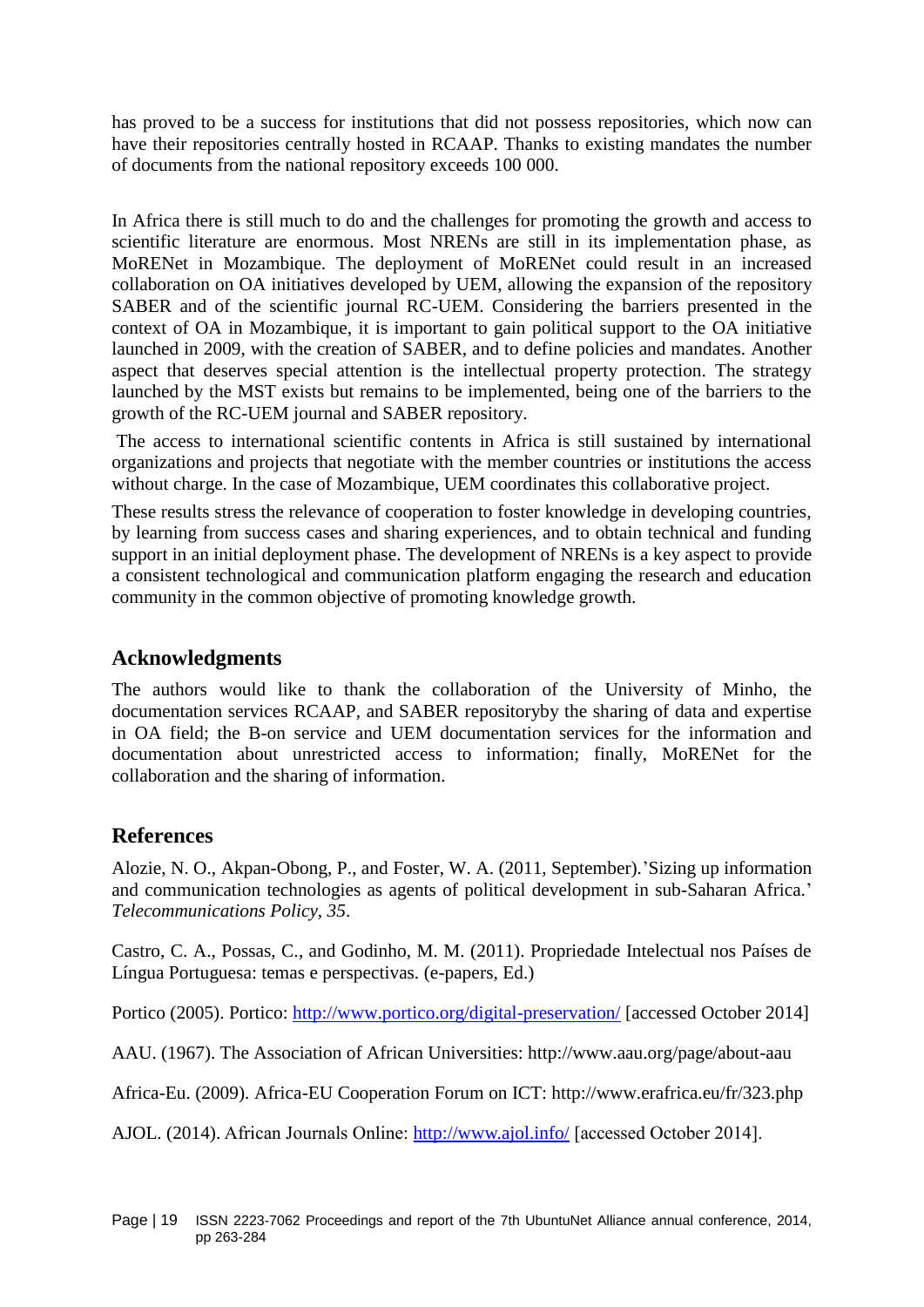AU. (2014). African Union: [http://ie.au.int/fr/sites/default/files/Press%20Release%20-](http://ie.au.int/fr/sites/default/files/Press%20Release%20-EN_8.pdf) [EN\\_8.pdf](http://ie.au.int/fr/sites/default/files/Press%20Release%20-EN_8.pdf) [accessed October 2014].

*BOAI***. (2001***). Budapest open access initiative***: www.budapestopenaccessinitiative.org**

*B-on***. (2004).** *Biblioteca do Conhecimento online***: http://www.b-on.pt/index.php?lang=en**

- EuroCRIS. (2014). Curent Research Information Systems:http://www.eurocris.org/
- EC. (2007). European Commission: http://ec.europa.eu/research/fp7/
- EC. (2013). European Commission:

[http://ec.europa.eu/research/participants/data/ref/h2020/mga/gga/h2020-mga-gga](http://ec.europa.eu/research/participants/data/ref/h2020/mga/gga/h2020-mga-gga-multi_en.pdf)[multi\\_en.pdf](http://ec.europa.eu/research/participants/data/ref/h2020/mga/gga/h2020-mga-gga-multi_en.pdf)

- FCCN. (2013). Fundação para a Ciência e a Tecnologia-FCCN: http://www.fccn.pt/pt/
- Greenberg, A., & Muchanga, A. (2006). *Evaluation of Sida Information and Communications Technologies.* Sida. http://www.oecd.org/derec/sweden/37310728.pdf
- HDR. (2014). *Human Development Report*. http://hdr.undp.org/sites/default/files/hdr14 report-en-1.pdf
- *IMF.*(2014, May). International Monetary Fund: [http://www.imf.org/external/p](http://www.imf.org/external/)ubs/ft/scr/2014/cr14148.pdf
- *IWS*. (2014). *Internet World Stats*: [http://www.internetworldstats.com/stats .htm](http://www.internetworldstats.com/stats%20.htm) [accessed October 2014]
- Mulhanga, M. M., Lima, S. R., Massingue, V., & Ferreira, J. N. (2014).' Expanding Scientific Knowledge Frontiers: Open Repositories in Developing Countries Supported by NRENs'. *World Conference on Information Systems and Technologies (WorldCIST 14).* Springer.
- *OECD*. (2004). The Organisation for Economic Co-operation and Development (OECD): http://www.oecd.org
- *openarchives*. (1999). http://www.openarchives.org

*OpenDOAR*. (2014). *Directory of Open Access Repositories*: http://www.opendoar.org

- *OST*. (2013). USA Office of Science and Technology *Policy*:
- http://www.whitehouse.gov/blog/2013/02/22/expanding-public-access-results-federallyfunded-research
- *ROAR*. (2014). *Registry of Open Access Repositories*: http://roar.eprints.org/
- *ROARMAP*. (2014). *Registry of Open Access Repositories Mandatory Archiving Policies*: <http://roarmap.eprints.org/> [accessed October 2014].
- *SABER*. (2009). SABER Repository: [www.saber.ac.mz](http://www.saber.ac.mz/) [accessed October 2014].
- *SARUA*. (2005). Southern African Regional Universities Association: http://www.sarua.org
- Taimo, J. U. (2010). *Ensino Superior em Moçambique: História, Política e Gestão.* Ph.D Thesis, Universidade Metodista de Piracicaba.

https://www.unimep.br/phpg/bibdig/pdfs/2006/USQUKAQXVOQD.pdf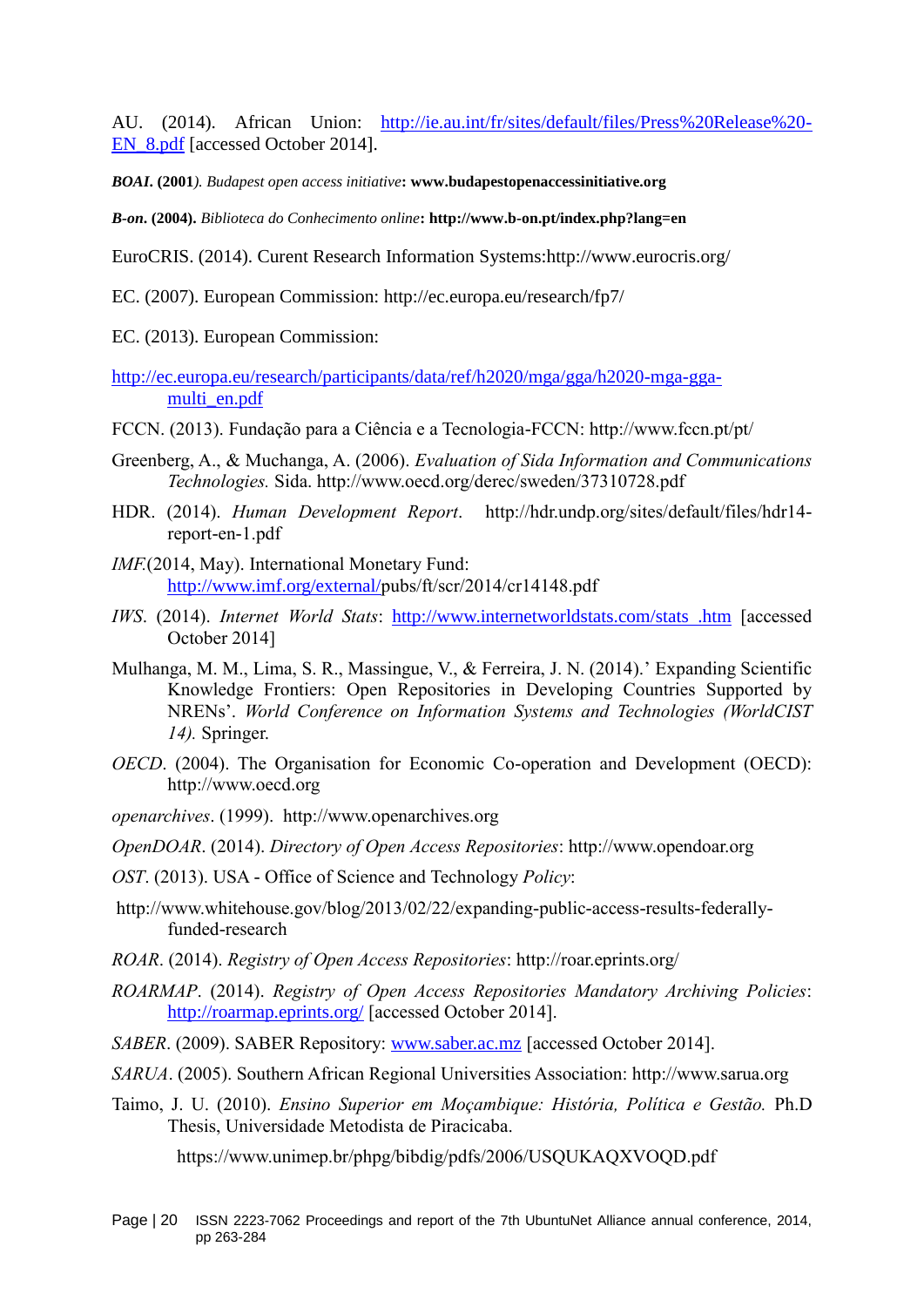*UbuntuNet.*(2013). Ubuntunet Alliance Annual Report:

http://www.ubuntunet.net/sites/default/files/annual-report-2013.pdf

- Waete, R., Moura, M. A., & Mangue, M. (2012). 'Acesso Livre à Informação Científica em Países em Desenvolvimento: O Caso dos REPOSITÓRIOS "SABER" (Moçambique) e Digital da UFMG (BRASIL).'*Encontros Bibli: revista eletrônica de biblioteconomia e ciência da informação,* v. 17, pp.195-210.
- Willinsky, J. (2005). *The Access Principle: The Case for Open Access to Research and Scholarship.* MIT Press.

**Xia, J., et al (2012).** *A review of open access self-archiving mandate policies***. (P. L. Academy,** 

Ed.) *vol. 12(1)*, pp. . 85-102.

## **Biographies**

**Marangaze Munhepe Mulhanga** is a PhD Student at the Department of Informatics, University of Minho, Portugal. In 2007 completed 5 year degree in Systems and Informatics Engineering and received her MSc degree in Computer Networks and Services Engineering in 2010, from the same university. From 2006 to 2008 she worked as an ICT technical support (data and voice) in the department of network and telecommunications in a Portuguese bank (i.e. Finibanco). Her research interests include national research and education networks, next generation networks, ICT policies and regulatory aspects of telecommunication, and science and innovation management.

**Solange Rito Lima** graduated in 1992, received her MSc and PhD degrees in Computer Communications from the University of Minho, Braga, Portugal, in 1997 and 2006, respectively. She is currently an Assistant Professor in Computer Communications at the same University. Her research interests include multiservice networks and protocols, QoS, traffic control and monitoring issues in IP networks.

**Venâncio Massingue**, is a Professor at the Department of Mathematics and Informatics at Eduardo Mondlane University (EMU), Mozambique. Graduated in 1992 in electro technical engineering at EMU, he holds a Doctoral degree in ICT from the Technology University of Delft (TUDelft), Netherlands. From 1996 to 1998 he masterminded the development of the Mozambique ICT Policy and ICT Strategy that were later approved by the Cabinet. From 1997 to 2005 he was Vice-Rector at UEM and from 2005 to 2012 he was Minister of Science and Technology of Mozambique. In 1998, he received the UNESCO Albert Einstein Medal for Science and Technology.

**João Nuno Ferreira** completed in 1991 the 5 year degree in Systems and Informatics Engineering at University of Minho, Portugal. In 1993 completed the Data Communications, Networks and Distributed Systems MSc at University College London. In 2003 completed an MBA at Porto Business School (UPBS).Between 1991 and 1993 worked as an ICT specialist at Department of Informatics, at University of Minho. Between 1997 and 1998 was also teacher at Atlântica University, Portugal. On October 1993 joined FCCN, as Technical Manager. In this period was responsible for a wide range of networking services and national and international projects. Recently the main focus of activity has been the connectivity services and projects of *Rede Ciência, Tecnologia e Sociedade* (RCTS), namely the implementation of a fiber optics network. Additionally has developed this platform for the advancement of Science and R&D in the context of the European research networks and the